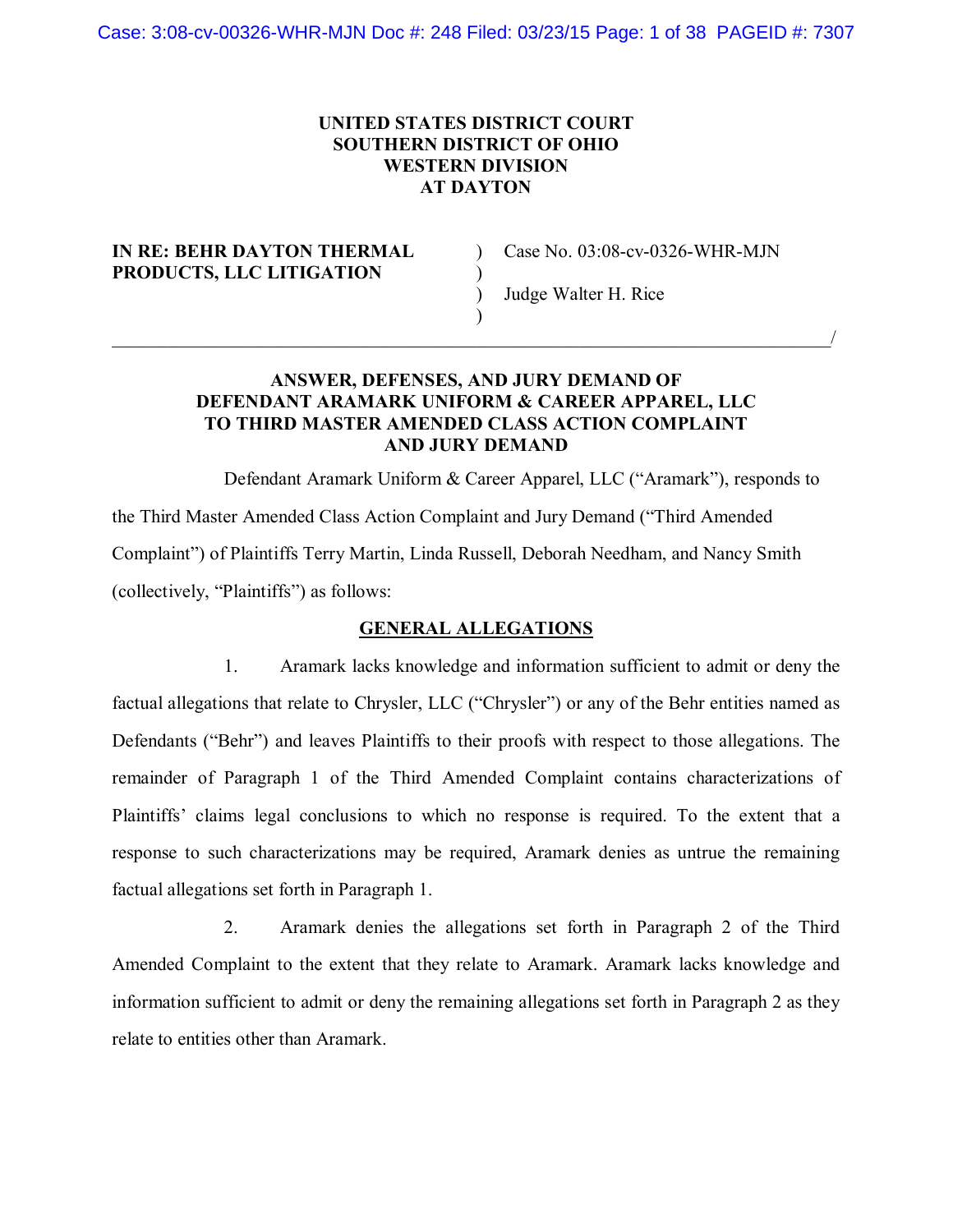3. Aramark admits that it owns the property located at 1200 Webster Street in Dayton, Ohio, and operates a commercial laundry thereon. Aramark denies the remaining allegations set forth in Paragraph 3 of the Third Amended Complaint. As to the remaining legal conclusions, no response is required.

4. Aramark denies the allegations set forth in Paragraph 4 of the Third Amended Complaint to the extent that they relate to Aramark. Aramark lacks knowledge and information sufficient to admit or deny the remaining allegations set forth in Paragraph 4 as they relate to entities other than Aramark. As to the remaining legal conclusions, no response is required.

5. Aramark denies the allegations set forth in Paragraph 5 of the Third Amended Complaint to the extent that they relate to Aramark. Aramark lacks knowledge and information sufficient to admit or deny the remaining allegations set forth in Paragraph as they relate to entities other than Aramark.

6. Aramark denies the allegations set forth in Paragraph 6 of the Third Amended Complaint to the extent that they relate to Aramark. Aramark lacks knowledge and information sufficient to admit or deny the remaining allegations set forth in Paragraph 6 as they relate to entities other than Aramark.

7. Aramark denies the allegations set forth in Paragraph 7 of the Third Amended Complaint to the extent that they relate to Aramark. Aramark lacks knowledge and information sufficient to admit or deny the remaining allegations set forth in Paragraph 7 as they relate to entities other than Aramark.

8. Aramark lacks knowledge and information sufficient to admit or deny the allegations set forth in Paragraph 8 of the Third Amended Complaint.

9. Aramark denies the allegations set forth in Paragraph 9 of the Third Amended Complaint to the extent that they relate to Aramark. Aramark lacks knowledge and information sufficient to admit or deny the remaining allegations set forth in Paragraph 9 as they relate to entities other than Aramark.

-2-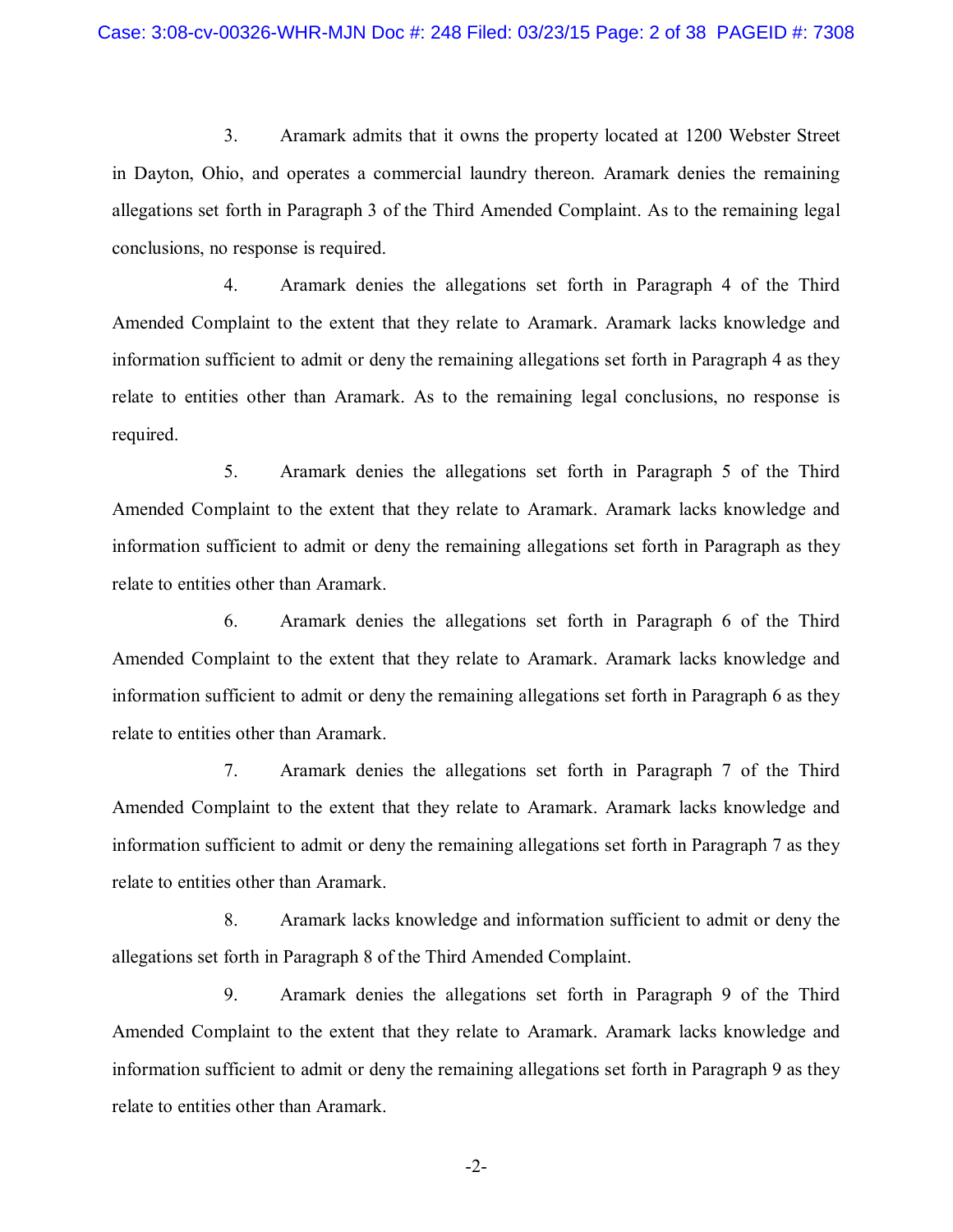10. Paragraph 10 of the Third Amended Complaint contains legal conclusions to which no response is required. To the extent a response is required, Aramark denies the allegations set forth in Paragraph 10 to the extent that they relate to Aramark. Aramark lacks knowledge and information sufficient to admit or deny the remaining allegations set forth in Paragraph 10 as they relate to entities other than Aramark.

#### **JURISDICTION AND VENUE**

11. Paragraph 11 of the Third Amended Complaint contains legal conclusions to which no response is required. To the extent that a response is required, Aramark admits that the United States District Court for the Southern District of Ohio has subject matter jurisdiction. Aramark denies the remaining allegations set forth in Paragraph 11.

12. Paragraph 12 of the Third Amended Complaint contains legal conclusions to which no response is required. To the extent that a response is required, Aramark denies that the class involves 100 or more members.

13. Paragraph 13 of the Third Amended Complaint contains legal conclusions to which no response is required. To the extent that a response is required, Aramark denies the allegations set forth in Paragraph 13.

14. Aramark admits only that at least one putative class member is diverse from one Defendant. Aramark denies the remaining allegations set forth in Paragraph 14 of the Third Amended Complaint.

15. Aramark admits only that venue is proper in the Southern District of Ohio. Aramark denies the remaining allegations set forth in Paragraph 15 of the Third Amended Complaint.

## **THE PARTIES**

#### **Plaintiffs**

16. Aramark lacks knowledge and information sufficient to admit or deny the allegations set forth in Paragraph 16 of the Third Amended Complaint. As to the remaining legal conclusion regarding the "defined Classes," no response is required.

-3-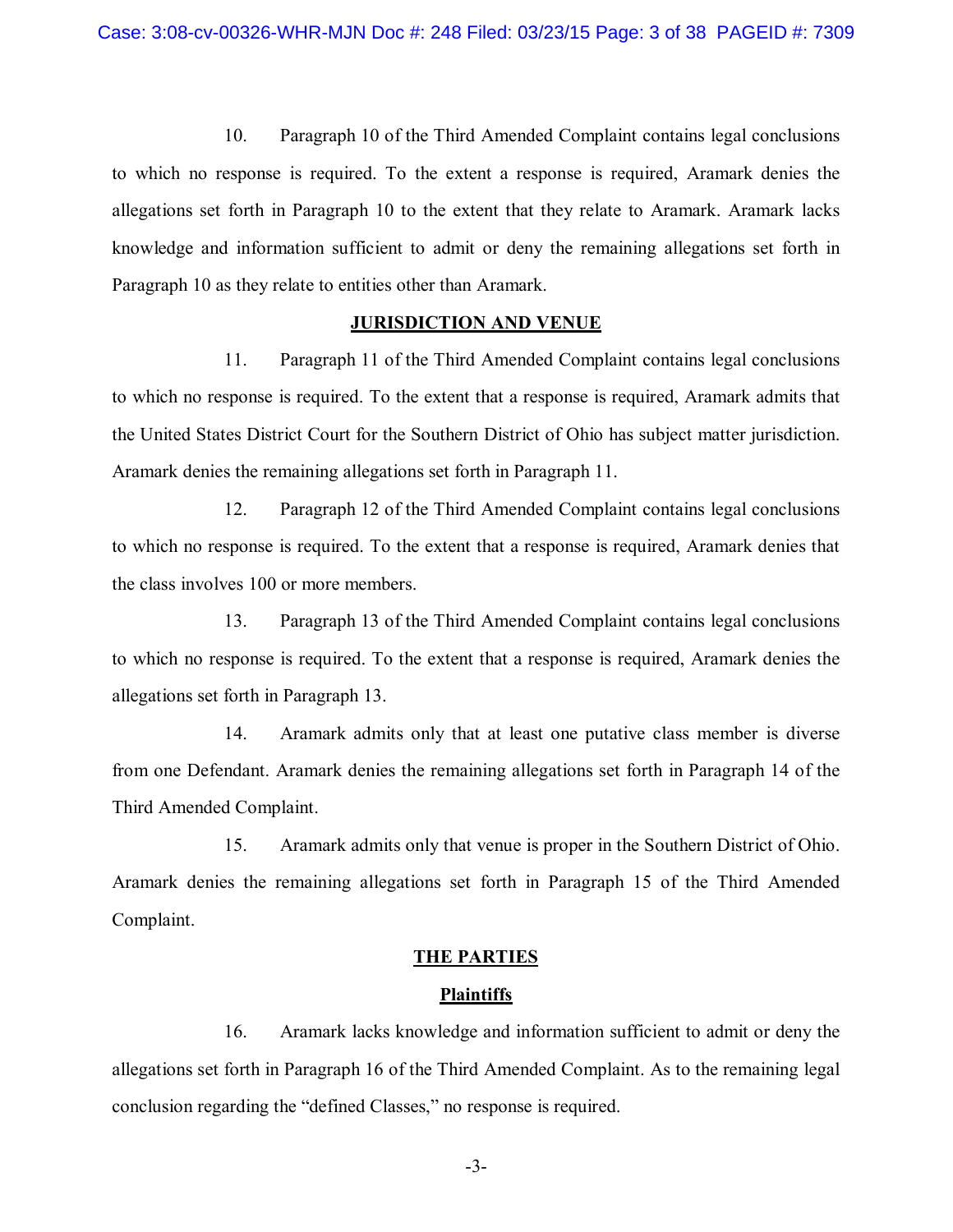17. Paragraph 17 of the Third Amended Complaint contains legal conclusions to which no response is required. To the extent a response is required, Aramark lacks knowledge and information sufficient to admit or deny the allegations in Paragraph 17 to the extent that they relate to Aramark. Aramark lacks knowledge and information sufficient to admit or deny the remaining allegations set forth in Paragraph 17 as they relate to entities other than Aramark.

18. Paragraph 18 of the Third Amended Complaint contains legal conclusions to which no response is required. To the extent a response is required, Aramark lacks knowledge and information sufficient to admit or deny the allegations in Paragraph 18 to the extent that they relate to Aramark. Aramark lacks knowledge and information sufficient to admit or deny the remaining allegations set forth in Paragraph 18 as they relate to entities other than Aramark.

19. Paragraph 19 of the Third Amended Complaint contains legal conclusions to which no response is required. To the extent a response is required, Aramark lacks knowledge and information sufficient to admit or deny the allegations in Paragraph 19 to the extent that they relate to Aramark. Aramark lacks knowledge and information sufficient to admit or deny the remaining allegations set forth in Paragraph 19 as they relate to entities other than Aramark.

20. Paragraph 20 of the Third Amended Complaint contains legal conclusions to which no response is required. To the extent a response is required, Aramark lacks knowledge and information sufficient to admit or deny the allegations in Paragraph 20 to the extent that they relate to Aramark. Aramark lacks knowledge and information sufficient to admit or deny the remaining allegations set forth in Paragraph 20 as they relate to entities other than Aramark.

#### **Defendants**

21. Aramark lacks knowledge and information sufficient to admit or deny the allegations set forth in Paragraph 21 of the Third Amended Complaint.

22. Aramark lacks knowledge and information sufficient to admit or deny the allegations set forth in Paragraph 22 of the Third Amended Complaint.

23. Aramark lacks knowledge and information sufficient to admit or deny the allegations set forth in Paragraph 23 of the Third Amended Complaint.

-4-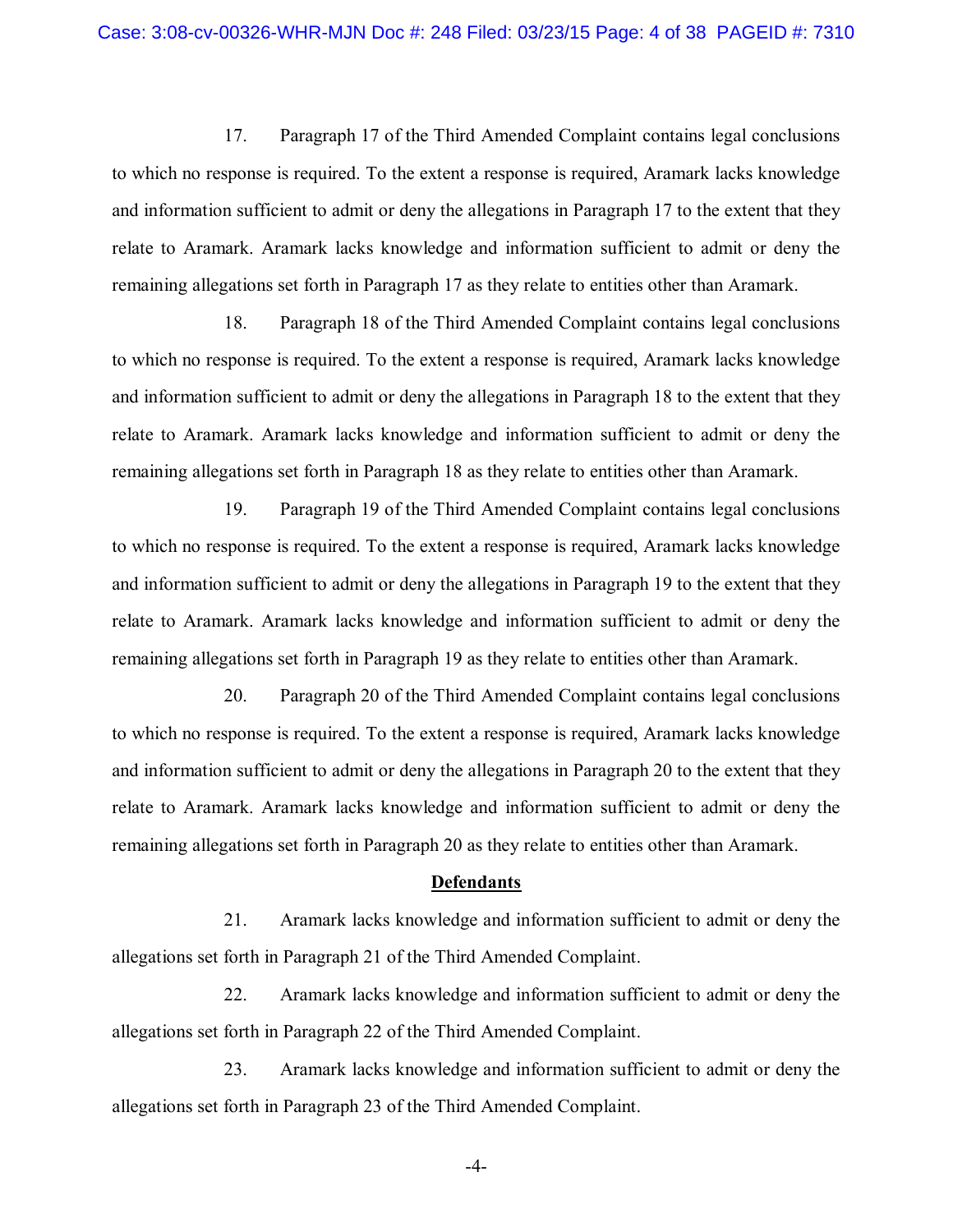24. Aramark admits the allegations set forth in Paragraph 24 of the Third Amended Complaint.

#### **BACKGROUND FACTS**

### **A. The Chysler-Behr Plume**

25. Aramark lacks knowledge and information sufficient to admit or deny the allegations set forth in Paragraph 25 of the Third Amended Complaint.

26. Aramark lacks knowledge and information sufficient to admit or deny the allegations set forth in Paragraph 26 of the Third Amended Complaint.

27. Aramark lacks knowledge and information sufficient to admit or deny the allegations set forth in Paragraph 27 of the Third Amended Complaint.

28. Aramark lacks knowledge and information sufficient to admit or deny the allegations set forth in Paragraph 28 of the Third Amended Complaint.

29. Aramark lacks knowledge and information sufficient to admit or deny the allegations set forth in Paragraph 29 of the Third Amended Complaint.

30. Aramark denies the allegations set forth in Paragraph 30 of the Third Amended Complaint to the extent that they relate to Aramark. Aramark lacks knowledge and information sufficient to admit or deny the remaining allegations set forth in Paragraph 30 as they relate to entities other than Aramark.

31. Paragraph 31 of the Third Amended Complaint contains legal conclusions to which no response is required. To the extent a response is required, Aramark lacks knowledge and information sufficient to admit or deny the allegations set forth in Paragraph 31.

32. Aramark lacks knowledge and information sufficient to admit or deny the allegations set forth in Paragraph 32 of the Third Amended Complaint.

33. Aramark lacks knowledge and information sufficient to admit or deny the allegations set forth in Paragraph 33 of the Third Amended Complaint.

34. Aramark lacks knowledge and information sufficient to admit or deny the allegations set forth in Paragraph 34 of the Third Amended Complaint.

-5-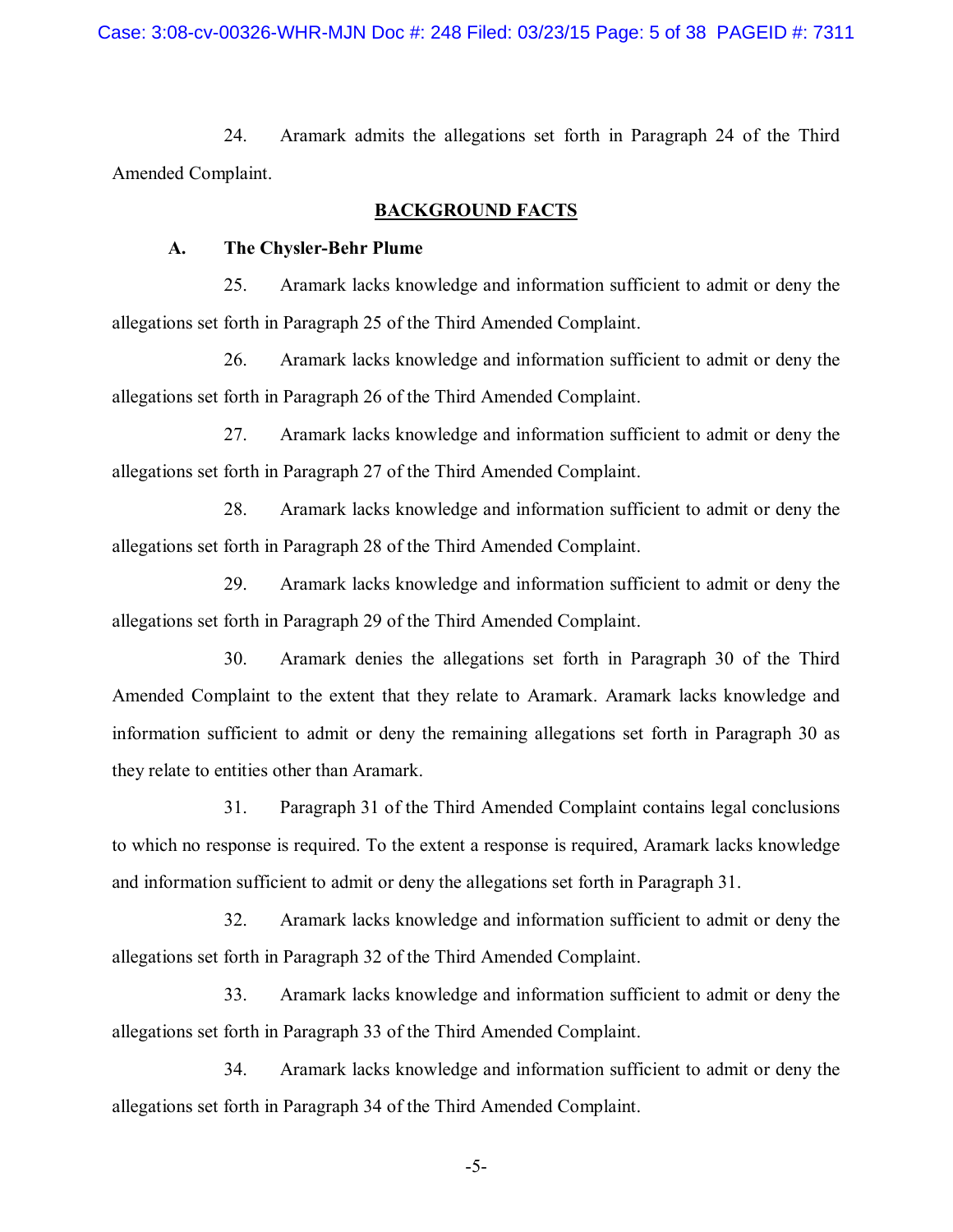35. Aramark lacks knowledge and information sufficient to admit or deny the allegations set forth in Paragraph 35 of the Third Amended Complaint. As to the remaining legal conclusions, no response is required.

36. Aramark lacks knowledge and information sufficient to admit or deny the allegations set forth in Paragraph 36 of the Third Amended Complaint.

37. Aramark lacks knowledge and information sufficient to admit or deny the allegations set forth in Paragraph 37 of the Third Amended Complaint.

38. Aramark lacks knowledge and information sufficient to admit or deny the allegations set forth in Paragraph 38 of the Third Amended Complaint.

39. Aramark lacks knowledge and information sufficient to admit or deny the allegations set forth in Paragraph 39 of the Third Amended Complaint.

40. Aramark lacks knowledge and information sufficient to admit or deny the allegations set forth in Paragraph 40 of the Third Amended Complaint. As to the remaining legal conclusions, no response is required.

41. Aramark lacks knowledge and information sufficient to admit or deny the allegations set forth in Paragraph 41 of the Third Amended Complaint. As to the remaining legal conclusions, no response is required.

### **B. Chrysler-Behr-Aramark Plume**

42. Aramark admits only that it owns the property located at 1200 Webster Street in Dayton, Ohio, and operates a commercial laundry thereon. Aramark denies the remaining allegations set forth in Paragraph 42 of the Third Amended Complaint.

43. Aramark lacks knowledge and information sufficient to admit or deny the allegations set forth in Paragraph 43 of the Third Amended Complaint.

44. Aramark admits the allegations set forth in Paragraph 44 of the Third Amended Complaint.

45. Aramark denies the allegations set forth in Paragraph 45 of the Third Amended Complaint.

-6-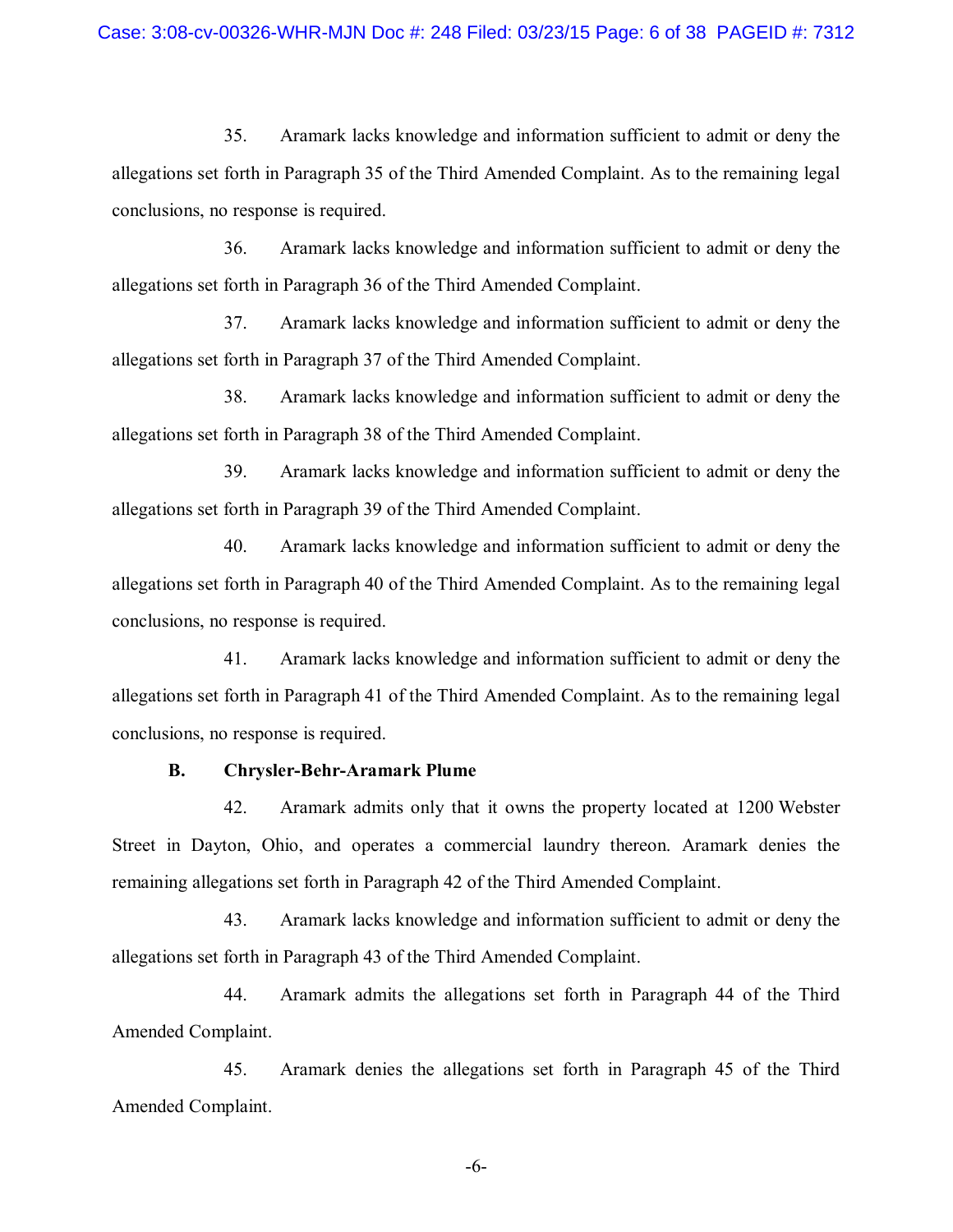46. Aramark denies the allegations set forth in Paragraph 46 of the Third Amended Complaint.

47. Aramark denies the allegations set forth in Paragraph 47 of the Third Amended Complaint.

48. Aramark admits only that it operated a remediation system on the property at 1200 Webster Street from 1996 to 2003. Aramark denies the remaining allegations set forth in Paragraph 48 of the Third Amended Complaint.

49. Aramark lacks knowledge and information sufficient to admit or deny the allegations set forth in Paragraph 49 of the Third Amended Complaint.

50. Aramark denies the allegations set forth in Paragraph 50 of the Third Amended Complaint.

51. Aramark denies the allegations set forth in Paragraph 51 of the Third Amended Complaint.

52. Aramark denies the allegations set forth in Paragraph 52 of the Third Amended Complaint.

53. Aramark lacks knowledge and information sufficient to admit or deny the allegations set forth in Paragraph 53 of the Third Amended Complaint.

54. Paragraph 54 of the Third Amended Complaint contains legal conclusions to which no response is required. To the extent a response is required, Aramark denies the allegations set forth in Paragraph 54 of the Third Amended Complaint to the extent that they relate to Aramark. Aramark lacks knowledge and information sufficient to admit or deny the remaining allegations set forth in Paragraph 54 as they relate to entities other than Aramark.

55. Aramark lacks knowledge and information sufficient to admit or deny the allegations set forth in Paragraph 55 of the Third Amended Complaint.

-7-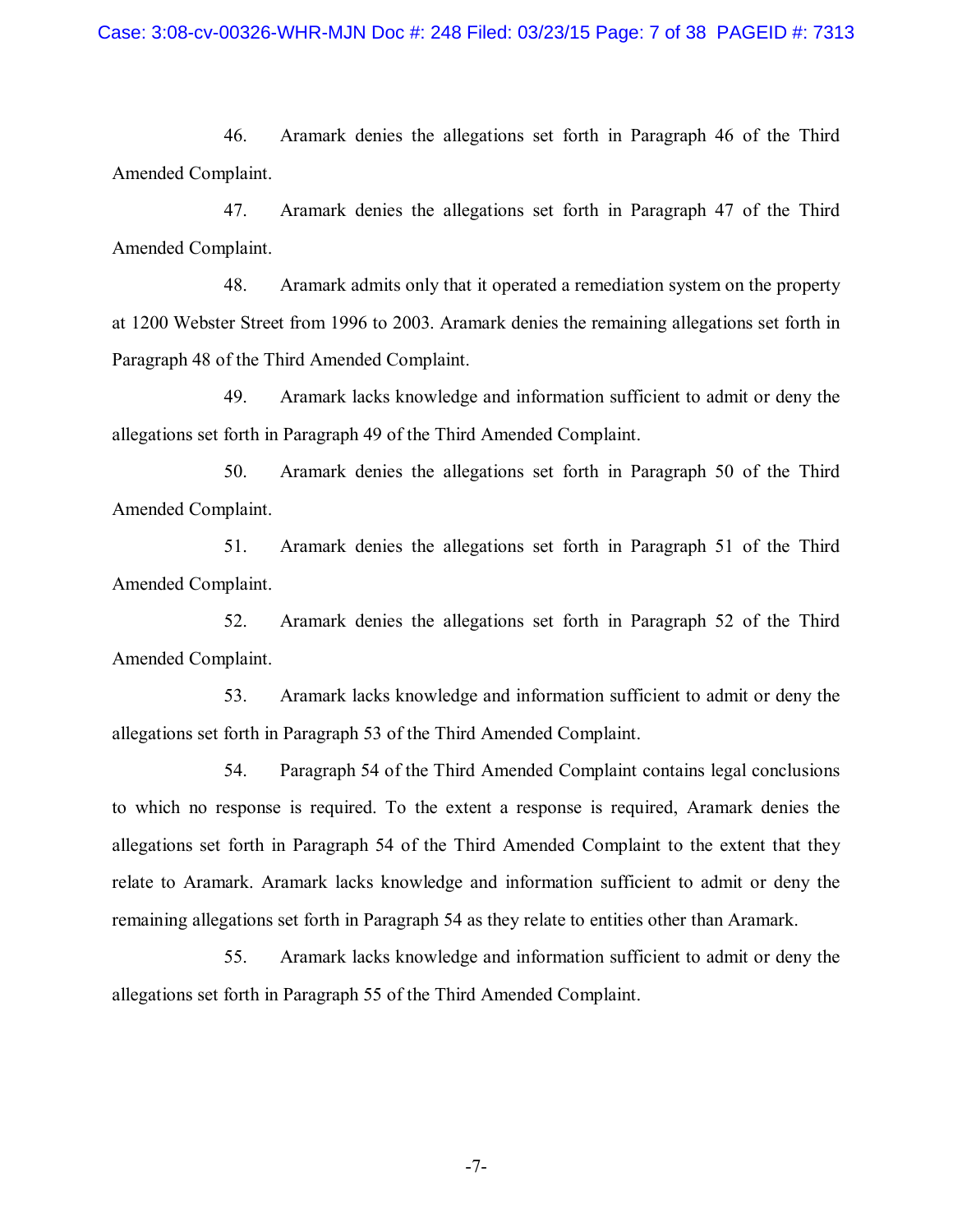56. Paragraph 56 of the Third Amended Complaint contains legal conclusions to which no response is required. To the extent a response is required, Aramark denies the allegations set forth in Paragraph 56 to the extent that they relate to Aramark. Aramark lacks knowledge and information sufficient to admit or deny the remaining allegations set forth in Paragraph 56 as they relate to entities other than Aramark.

57. Aramark denies the allegations set forth in Paragraph 57 of the Third Amended Complaint.

58. Paragraph 58 of the Third Amended Complaint contains legal conclusions to which no response is required. To the extent a response in required, Aramark denies the allegations set forth in Paragraph 58 to the extent that they relate to Aramark. Aramark lacks knowledge and information sufficient to admit or deny the remaining allegations set forth in Paragraph 58 as they relate to entities other than Aramark.

#### **CLASS REPRESENTATION ALLEGATIONS**

59. Paragraph 59 of the Third Amended Complaint contains legal conclusions to which no response is required. To the extent a response is required, Aramark denies that the prerequisites for class certification under Fed. R. Civ. P. 23 have been satisfied or that this action is suitable as a class action.

60. Paragraph 60 of the Third Amended Complaint contains legal conclusions to which no response is required. To the extent a response is required, Aramark denies the allegations set forth in Paragraph 60 to the extent that they relate to Aramark. Aramark lacks knowledge and information sufficient to admit or deny the remaining allegations set forth in Paragraph 60 as they relate to entities other than Aramark. Answering further, Aramark denies that any prerequisite for class certification under Fed. R. Civ. P. 23 has been satisfied or that this action is suitable as a class action.

-8-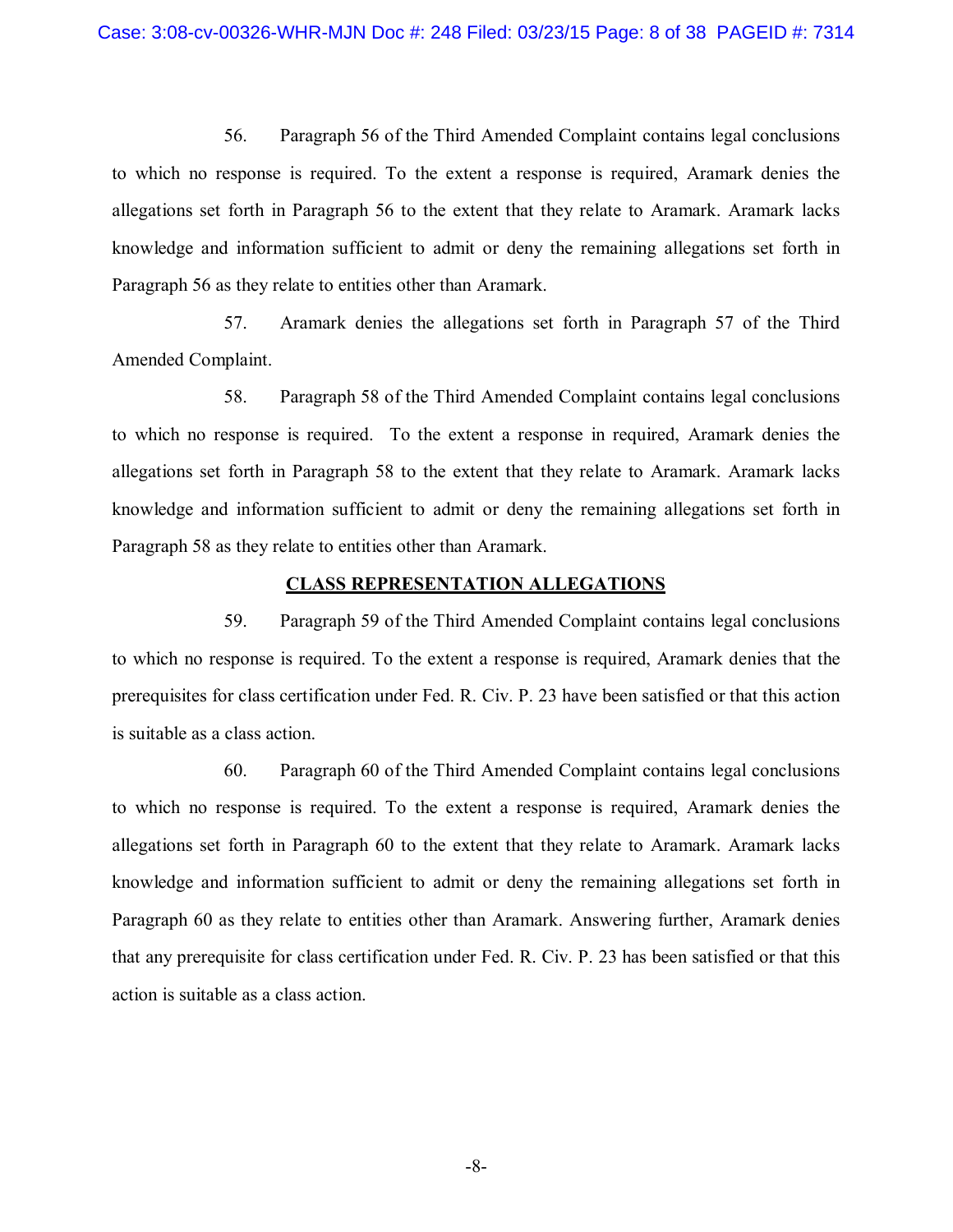61. Paragraph 61 of the Third Amended Complaint contains legal conclusions to which no response is required. To the extent a response is required, Aramark denies that any prerequisite for class certification under Fed. R. Civ. P. 23 has been satisfied or that this action is suitable as a class action.

62. Paragraph 62 of the Third Amended Complaint contains legal conclusions to which no response is required. To the extent a response is required, Aramark denies the factual allegations set forth in Paragraph 62 to the extent that they relate to Aramark. Aramark lacks knowledge and information sufficient to admit or deny the remaining allegations set forth in Paragraph 62 as they relate to entities other than Aramark. Answering further, Aramark denies that any prerequisite for class certification under Fed. R. Civ. P. 23 has been satisfied or that this action is suitable as a class action.

63. Paragraph 63 of the Third Amended Complaint contains legal conclusions to which no response is required. To the extent a response is required, Aramark denies the factual allegations set forth in Paragraph 63. Answering further, Aramark denies that any prerequisite for class certification under Fed. R. Civ. P. 23 has been satisfied or that this action is suitable as a class action.

64. Paragraph 64 of the Third Amended Complaint contains legal conclusions to which no response is required. To the extent a response is required, Aramark lacks knowledge and information sufficient to admit or deny the allegations set forth in Paragraph 64. Answering further, Aramark denies that any prerequisite for class certification under Fed. R. Civ. P. 23 has been satisfied or that this action is suitable as a class action.

-9-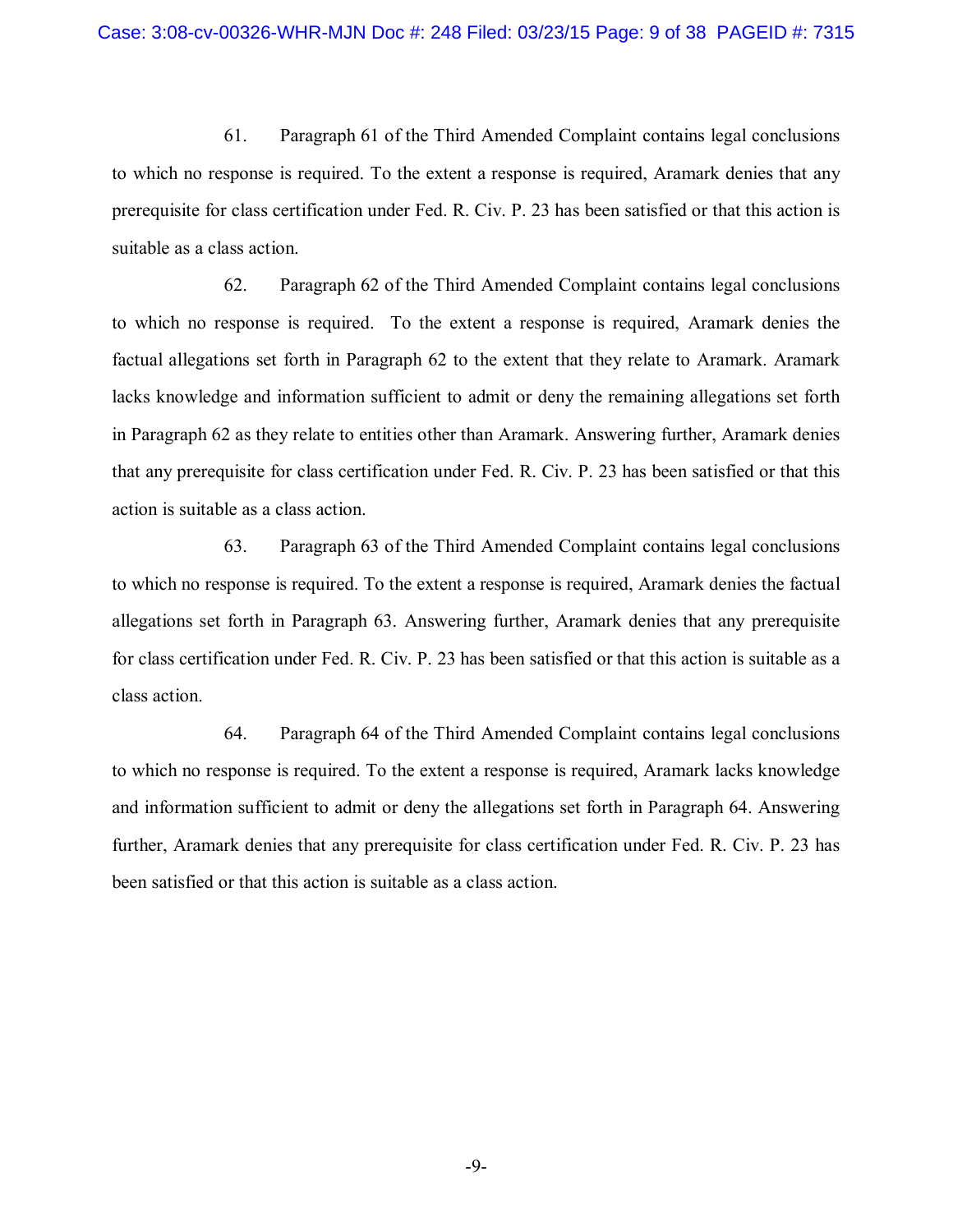65. Paragraph 65 of the Third Amended Complaint contains legal conclusions to which no response is required. To the extent a response is required, Aramark denies the allegations set forth in Paragraph 65 as they relate to Aramark. Aramark lacks knowledge and information sufficient to admit or deny the allegations set forth in Paragraph 65 as they relate to entities other than Aramark. Answering further, Aramark denies that any prerequisite for class certification under Fed. R. Civ. P. 23 has been satisfied or that this action is suitable as a class action.

66. Paragraph 66 of the Third Amended Complaint contains legal conclusions to which no response is required. To the extent a response is required, Aramark lacks knowledge and information sufficient to admit or deny the allegations set forth in Paragraph 66.

67. Paragraph 67 of the Third Amended Complaint contains legal conclusions to which no response is required. To the extent a response is required, Aramark denies the allegations set forth in Paragraph 67 as they relate to Aramark. Aramark lacks knowledge and information sufficient to admit or deny the allegations set forth in Paragraph 67 as they relate to entities other than Aramark.

68. Paragraph 68 of the Third Amended Complaint contains legal conclusions to which no response is required. To the extent a response is required, Aramark denies the allegations set forth in Paragraph 68. Answering further, Aramark denies that any prerequisite for class certification under Fed. R. Civ. P. 23 has been satisfied or that this action is suitable as a class action.

69. Paragraph 69 of the Third Amended Complaint contains legal conclusions to which no response is required. To the extent a response is required, Aramark denies the allegations set forth in Paragraph 69. Answering further, Aramark denies that any prerequisite for class certification under Fed. R. Civ. P. 23 has been satisfied or that this action is suitable as a class action.

-10-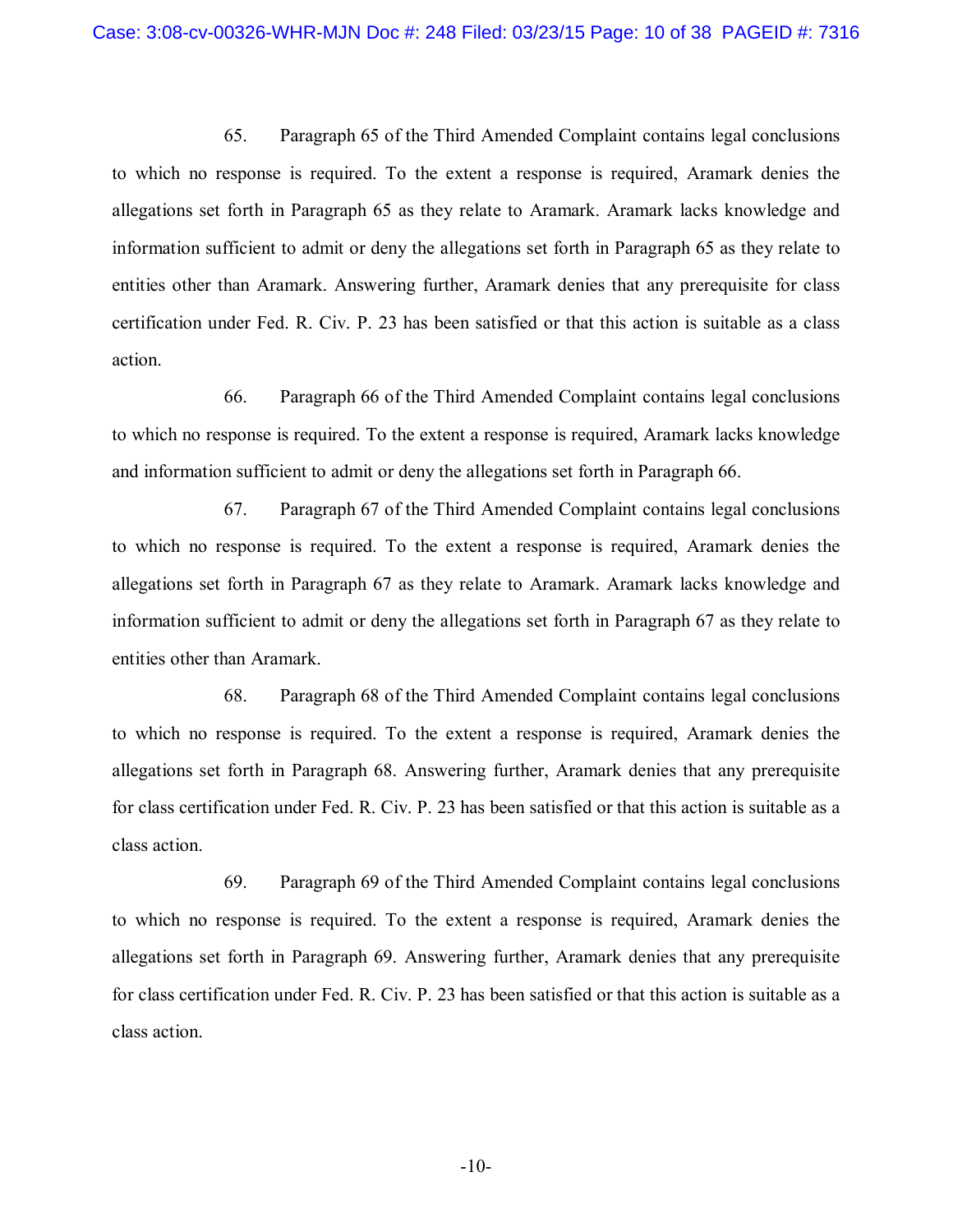70. Paragraph 70 of the Third Amended Complaint contains legal conclusions to which no response is required. To the extent a response is required, Aramark denies the allegations set forth in Paragraph 70. Answering further, Aramark denies that any prerequisite for class certification under Fed. R. Civ. P. 23 has been satisfied or that this action is suitable as a class action.

71. Paragraph 71 of the Third Amended Complaint contains legal conclusions to which no response is required. To the extent a response is required, Aramark denies the allegations set forth in Paragraph 71 as they relate to Aramark. Aramark lacks knowledge and information sufficient to admit or deny the allegations set forth in Paragraph 71 as they relate to entities other than Aramark. Answering further, Aramark denies that any prerequisite for class certification under Fed. R. Civ. P. 23 has been satisfied or that this action is suitable as a class action.

72. Paragraph 72 of the Third Amended Complaint contains legal conclusions to which no response is required. To the extent a response is required, Aramark lacks knowledge and information sufficient to admit or deny the allegations set forth in Paragraph 72. Answering further, Aramark denies that any prerequisite for class certification under Fed. R. Civ. P. 23 has been satisfied or that this action is suitable as a class action.

73. Paragraph 73 of the Third Amended Complaint contains legal conclusions to which no response is required. To the extent a response is required, Aramark denies the allegations set forth in Paragraph 73 as they relate to Aramark. Aramark lacks knowledge and information sufficient to admit or deny the allegations set forth in Paragraph 73 as they relate to entities other than Aramark. Answering further, Aramark denies that any prerequisite for class certification under Fed. R. Civ. P. 23 has been satisfied or that this action is suitable as a class action.

-11-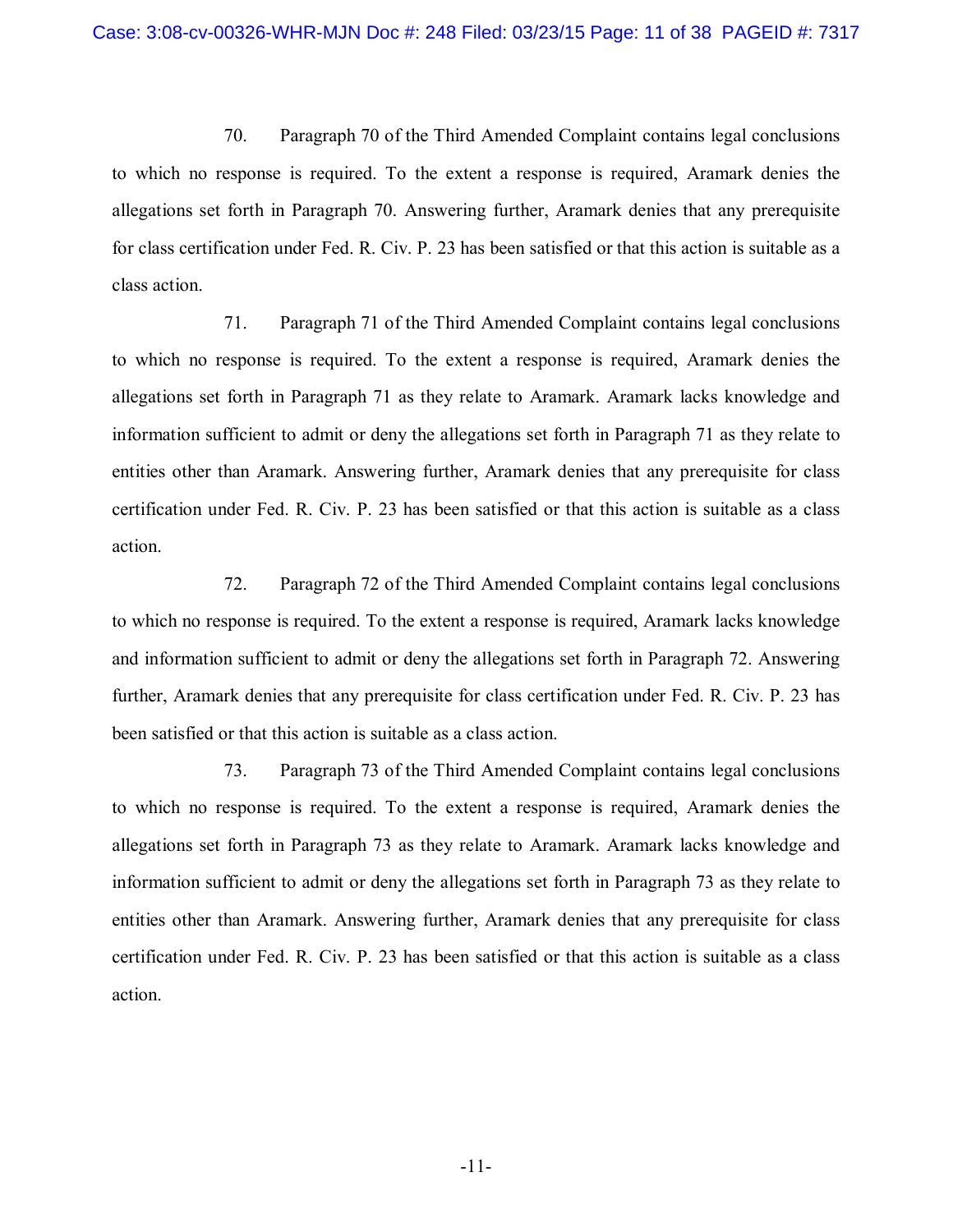74. Paragraph 74 of the Third Amended Complaint contains legal conclusions to which no response is required. To the extent a response is required, Aramark lacks knowledge and information sufficient to admit or deny the allegations set forth in Paragraph 74. Answering further, Aramark denies that any prerequisite for class certification under Fed. R. Civ. P. 23 has been satisfied or that this action is suitable as a class action.

75. Aramark lacks information sufficient to admit or deny the allegations set forth in Paragraph 75 of the Third Amended Complaint.

76. Aramark denies the allegations set forth in Paragraph 76 of the Third Amended Complaint as they relate to Aramark. Aramark lacks knowledge and information sufficient to admit or deny the allegations set forth in Paragraph 76 as they relate to entities other than Aramark. Answering further, Aramark denies that any prerequisite for class certification under Fed. R. Civ. P. 23 has been satisfied or that this action is suitable as a class action.

77. Paragraph 77 of the Third Amended Complaint contains legal conclusions to which no response is required. To the extent a response is required, Aramark lacks knowledge and information sufficient to admit or deny the allegations set forth in Paragraph 77. Answering further, Aramark denies that any prerequisite for class certification under Fed. R. Civ. P. 23 has been satisfied or that this action is suitable as a class action.

78. Aramark lacks knowledge and information sufficient to admit or deny the allegations set forth in Paragraph 78 of the Third Amended Complaint. Answering further, Aramark denies that any prerequisite for class certification under Fed. R. Civ. P. 23 has been satisfied or that this action is suitable as a class action.

79. Paragraph 79 of the Third Amended Complaint contains legal conclusions to which no response is required. To the extent a response is required, Aramark lacks knowledge and information sufficient to admit or deny the allegations set forth in Paragraph 79. Answering further, Aramark denies that any prerequisite for class certification under Fed. R. Civ. P. 23 has been satisfied or that this action is suitable as a class action.

-12-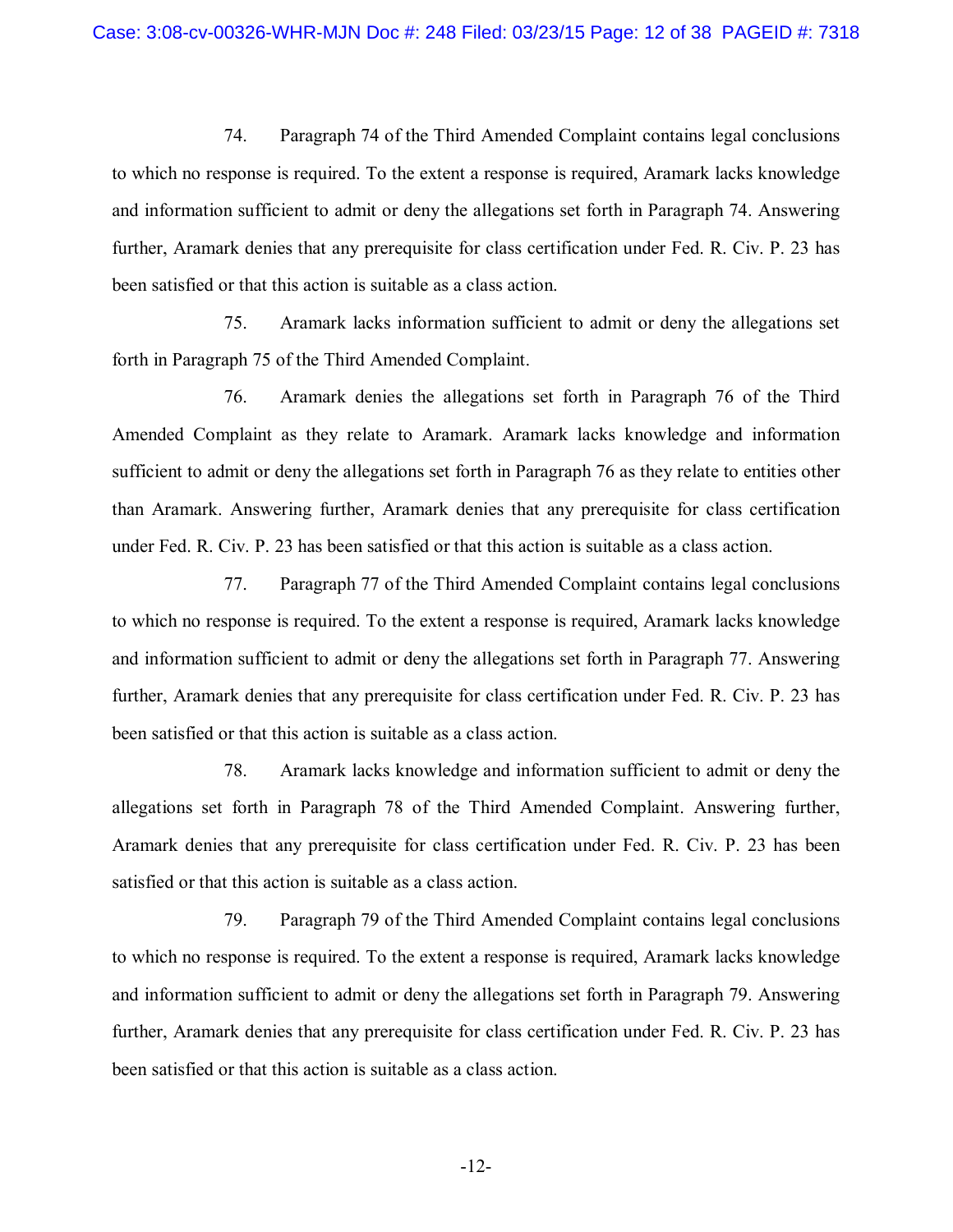80. Paragraph 80 of the Third Amended Complaint contains legal conclusions to which no response is required. To the extent a response is required, Aramark denies the factual allegations set forth in Paragraph 80 as they relate to Aramark. Aramark lacks knowledge and information sufficient to admit or deny the allegations set forth in Paragraph 80 as they relate to entities other than Aramark. Answering further, Aramark denies that any prerequisite for class certification under Fed. R. Civ. P. 23 has been satisfied or that this action is suitable as a class action.

81. Paragraph 81 of the Third Amended Complaint contains legal conclusions to which no response is required. To the extent a response is required, Aramark denies the factual allegations set forth in Paragraph 81 as they relate to Aramark. Aramark lacks knowledge and information sufficient to admit or deny the allegations set forth in Paragraph 81 as they relate to entities other than Aramark. Answering further, Aramark denies that any prerequisite for class certification under Fed. R. Civ. P. 23 has been satisfied or that this action is suitable as a class action.

82. Paragraph 82 of the Third Amended Complaint contains legal conclusions to which no response is required. To the extent a response is required, Aramark lacks knowledge and information sufficient to admit or deny the allegations set forth in Paragraph 82. Answering further, Aramark denies that any prerequisite for class certification under Fed. R. Civ. P. 23 has been satisfied or that this action is suitable as a class action.

83. Paragraph 83 of the Third Amended Complaint contains legal conclusions to which no response is required. To the extent a response is required, Aramark lacks knowledge and information sufficient to admit or deny the allegations set forth in Paragraph 83. Answering further, Aramark denies that any prerequisite for class certification under Fed. R. Civ. P. 23 has been satisfied or that this action is suitable as a class action.

-13-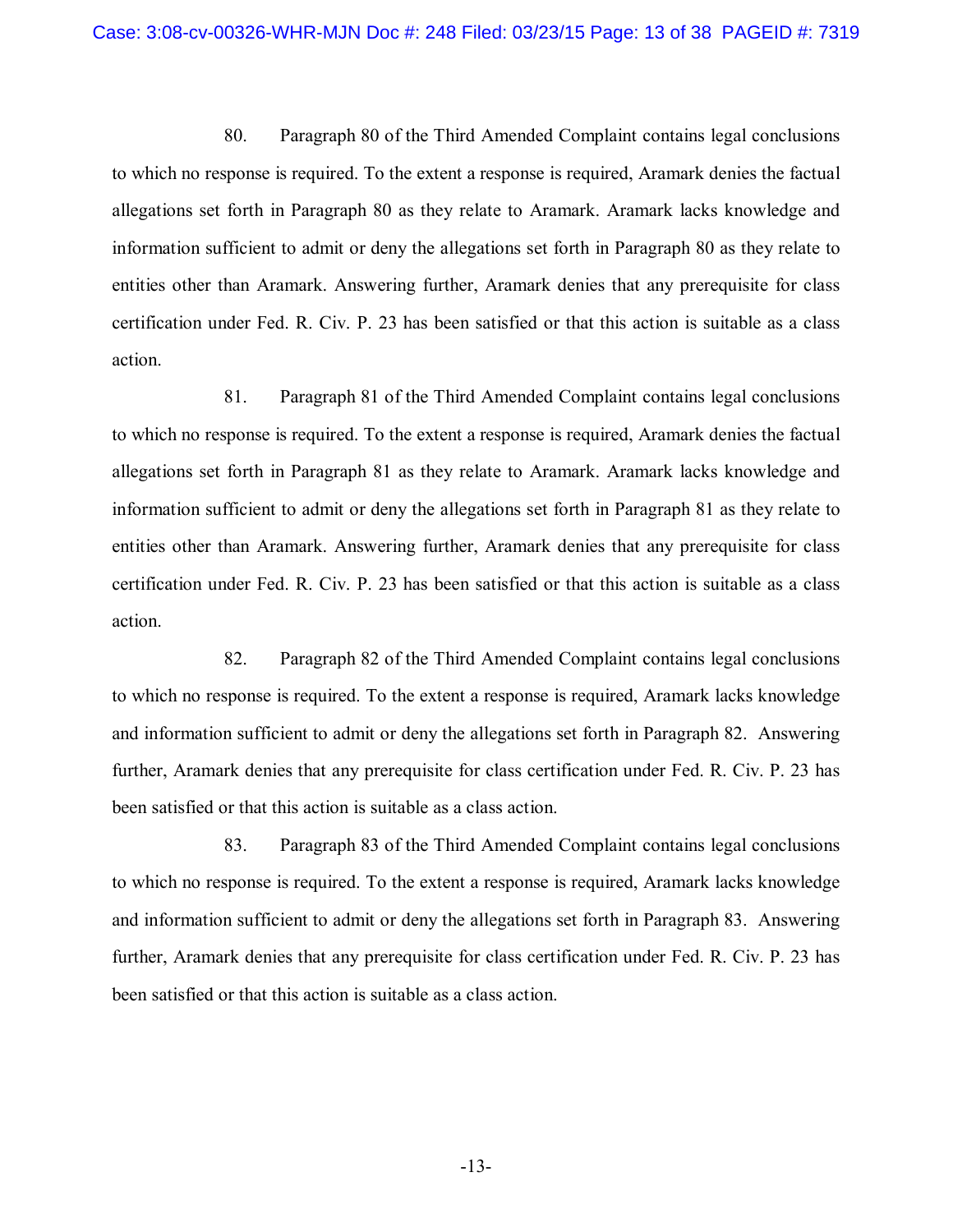84. Paragraph 84 of the Third Amended Complaint contains legal conclusions to which no response is required. To the extent a response is required, Aramark denies the factual allegations set forth in Paragraph 84 as they relate to Aramark. Aramark lacks knowledge and information sufficient to admit or deny the allegations set forth in Paragraph 84 as they relate to entities other than Aramark. Answering further, Aramark denies that any prerequisite for class certification under Fed. R. Civ. P. 23 has been satisfied or that this action is suitable as a class action.

85. Paragraph 85 of the Third Amended Complaint contains legal conclusions to which no response is required. To the extent a response is required, Aramark lack knowledge and information sufficient to admit or deny the allegations set forth in Paragraph 85. Answering further, Aramark denies that any prerequisite for class certification under Fed. R. Civ. P. 23 has been satisfied or that this action is suitable as a class action.

86. Aramark lacks knowledge and information sufficient to admit or deny the allegations set forth in Paragraph 86 of the Third Amended Complaint. Answering further, Aramark denies that any prerequisite for class certification under Fed. R. Civ. P. 23 has been satisfied or that this action is suitable as a class action.

87. Paragraph 87 of the Third Amended Complaint contains legal conclusions to which no response is required. To the extent a response is required, Aramark denies the factual allegations set forth in Paragraph 87 as they relate to Aramark. Aramark lacks knowledge and information sufficient to admit or deny the allegations set forth in Paragraph 87 as they relate to entities other than Aramark. Answering further, Aramark denies that any prerequisite for class certification under Fed. R. Civ. P. 23 has been satisfied or that this action is suitable as a class action.

#### **COUNT I**

#### **Trespass**

88. Aramark incorporates by reference its responses to Paragraphs 1 through 87 of the Third Amended Complaint.

-14-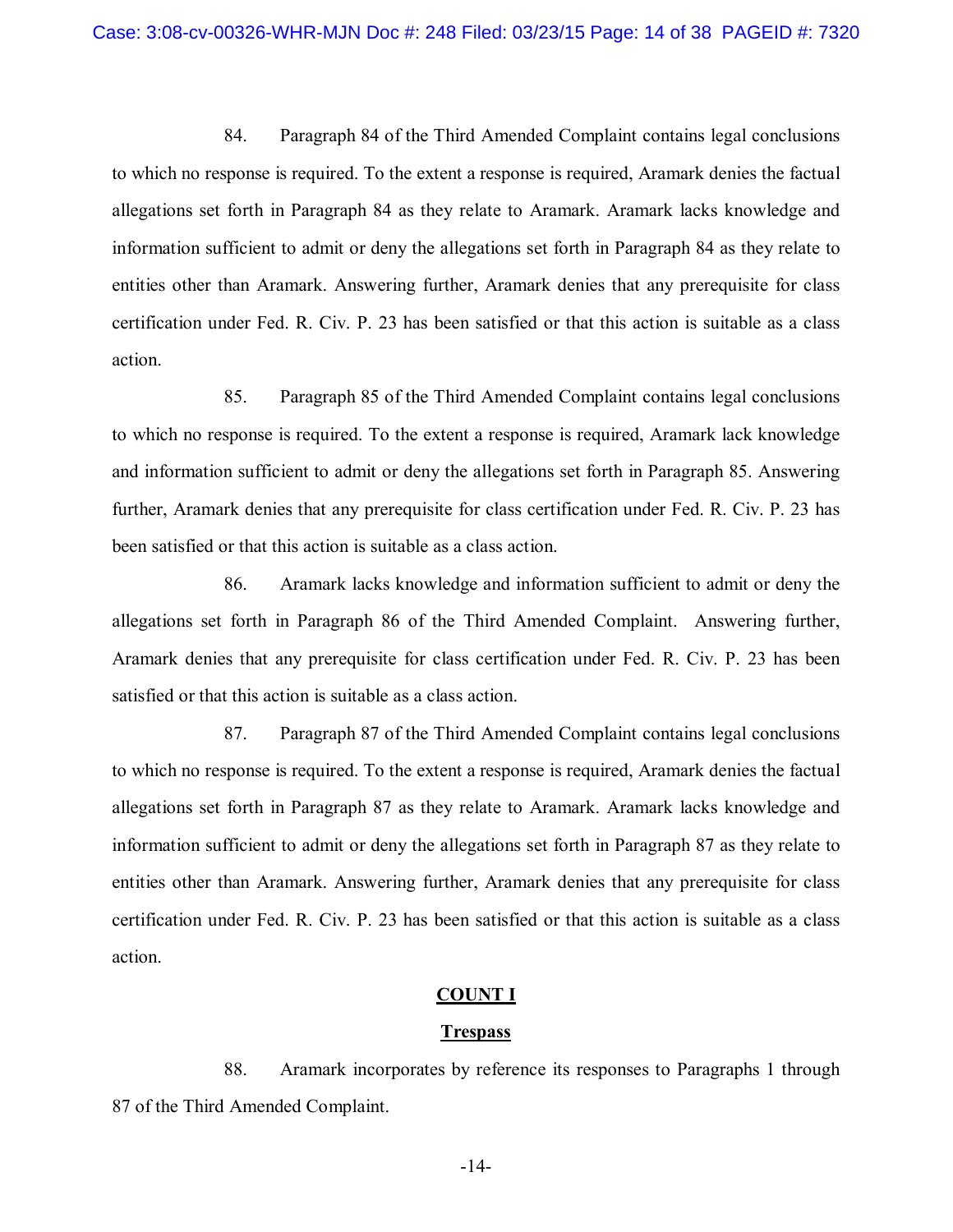89. Paragraph 89 of the Third Amended Complaint contains legal conclusions to which no response is required. To the extent that a response is required, Aramark denies the allegations set forth in Paragraph 89 as they relate to Aramark. Aramark lacks knowledge and information sufficient to admit or deny the allegations set forth in Paragraph 89 as they relate to entities other than Aramark.

90. Paragraph 90 of the Third Amended Complaint contains legal conclusions to which no response is required. To the extent that a response is required, Aramark denies the allegations set forth in Paragraph 90 as they relate to Aramark. Aramark lacks knowledge and information sufficient to admit or deny the allegations set forth in Paragraph 90 as they relate to entities other than Aramark.

91. Aramark lacks knowledge and information sufficient to admit or deny the allegations set forth in Paragraph 91 of the Third Amended Complaint.

92. Paragraph 92 of the Third Amended Complaint contains legal conclusions to which no response is required. To the extent that a response is required, Aramark denies the allegations set forth in Paragraph 92 as they relate to Aramark. Aramark lacks knowledge and information sufficient to admit or deny the allegations set forth in Paragraph 92 as they relate to entities other than Aramark.

93. Paragraph 93 of the Third Amended Complaint contains legal conclusions to which no response is required. To the extent that a response is required, Aramark denies the allegations set forth in Paragraph 93 as they relate to Aramark. Aramark lacks knowledge and information sufficient to admit or deny the allegations set forth in Paragraph 93 as they relate to entities other than Aramark.

94. Paragraph 94 of the Third Amended Complaint contains legal conclusions to which no response is required. To the extent that a response is required, Aramark denies the allegations set forth in Paragraph 94 as they relate to Aramark. Aramark lacks knowledge and information sufficient to admit or deny the allegations set forth in Paragraph 94 as they relate to entities other than Aramark.

-15-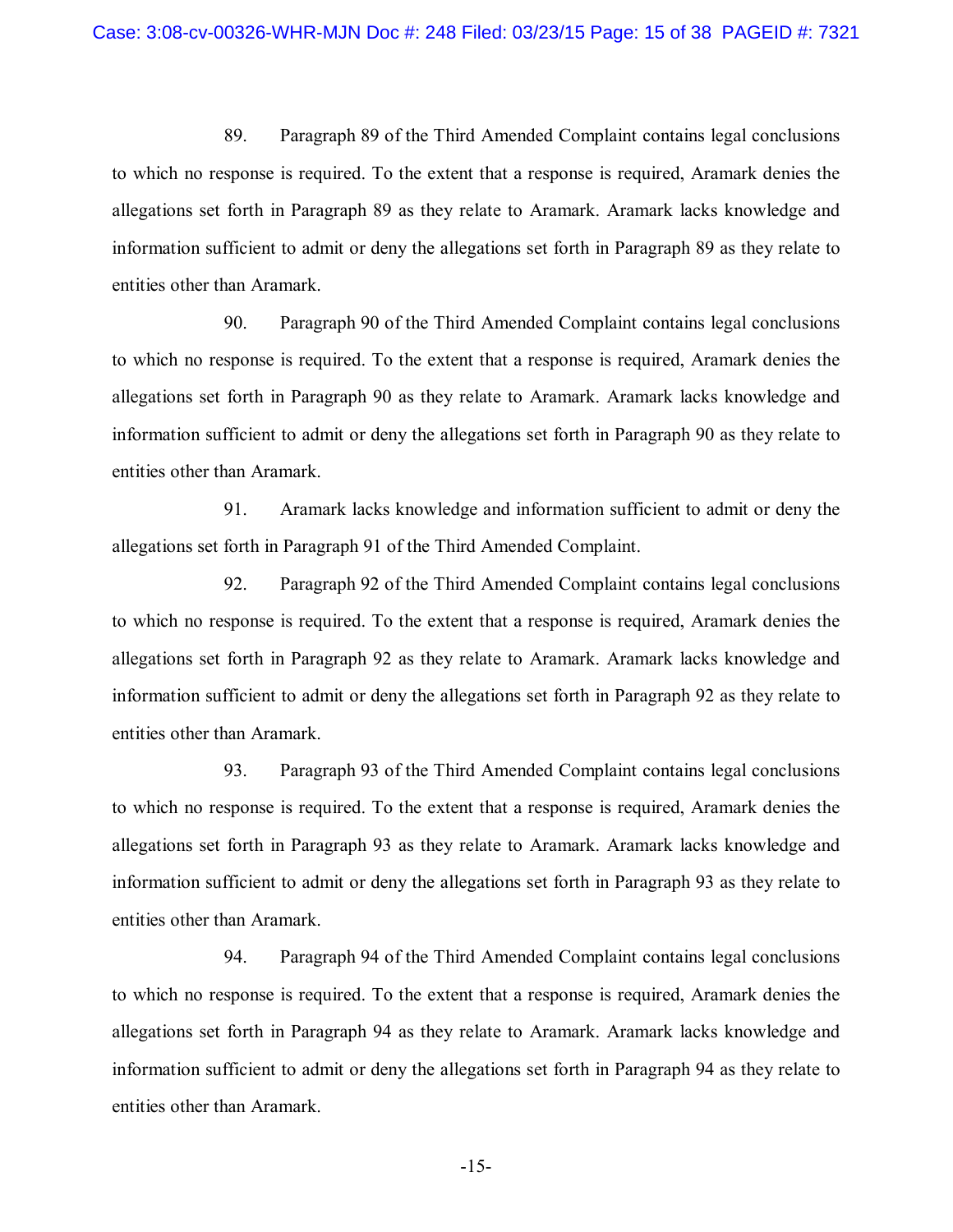95. Paragraph 95 of the Third Amended Complaint contains legal conclusions to which no response is required. To the extent that a response is required, Aramark denies the allegations set forth in Paragraph 95 as they relate to Aramark. Aramark lacks knowledge and information sufficient to admit or deny the allegations set forth in Paragraph 95 as they relate to entities other than Aramark.

96. Paragraph 96 of the Third Amended Complaint contains legal conclusions to which no response is required. To the extent that a response is required, Aramark denies the allegations set forth in Paragraph 96 as they relate to Aramark. Aramark lacks knowledge and information sufficient to admit or deny the allegations set forth in Paragraph 96 as they relate to entities other than Aramark.

97. Aramark lacks knowledge and information sufficient to admit or deny the allegations set forth in Paragraph 97 of the Third Amended Complaint.

98. Paragraph 98 of the Third Amended Complaint contains legal conclusions to which no response is required. To the extent that a response is required, Aramark denies the allegations set forth in Paragraph 98 as they relate to Aramark. Aramark lacks knowledge and information sufficient to admit or deny the allegations set forth in Paragraph 98 as they relate to entities other than Aramark.

The unnumbered "Wherefore" prayer for relief paragraph does not contain allegations of fact and, therefore, no response is required. To the extent a response is required, Aramark denies each and every allegation and assertion listed in this paragraph and denies that Plaintiffs are entitled to any of the relief requested.

#### **COUNT II**

#### **Private Nuisance**

99. Aramark incorporates by reference its responses to Paragraphs 1 through 98 of the Third Amended Complaint.

100. Aramark lacks knowledge and information sufficient to admit or deny the allegations set forth in Paragraph 100 of the Third Amended Complaint.

-16-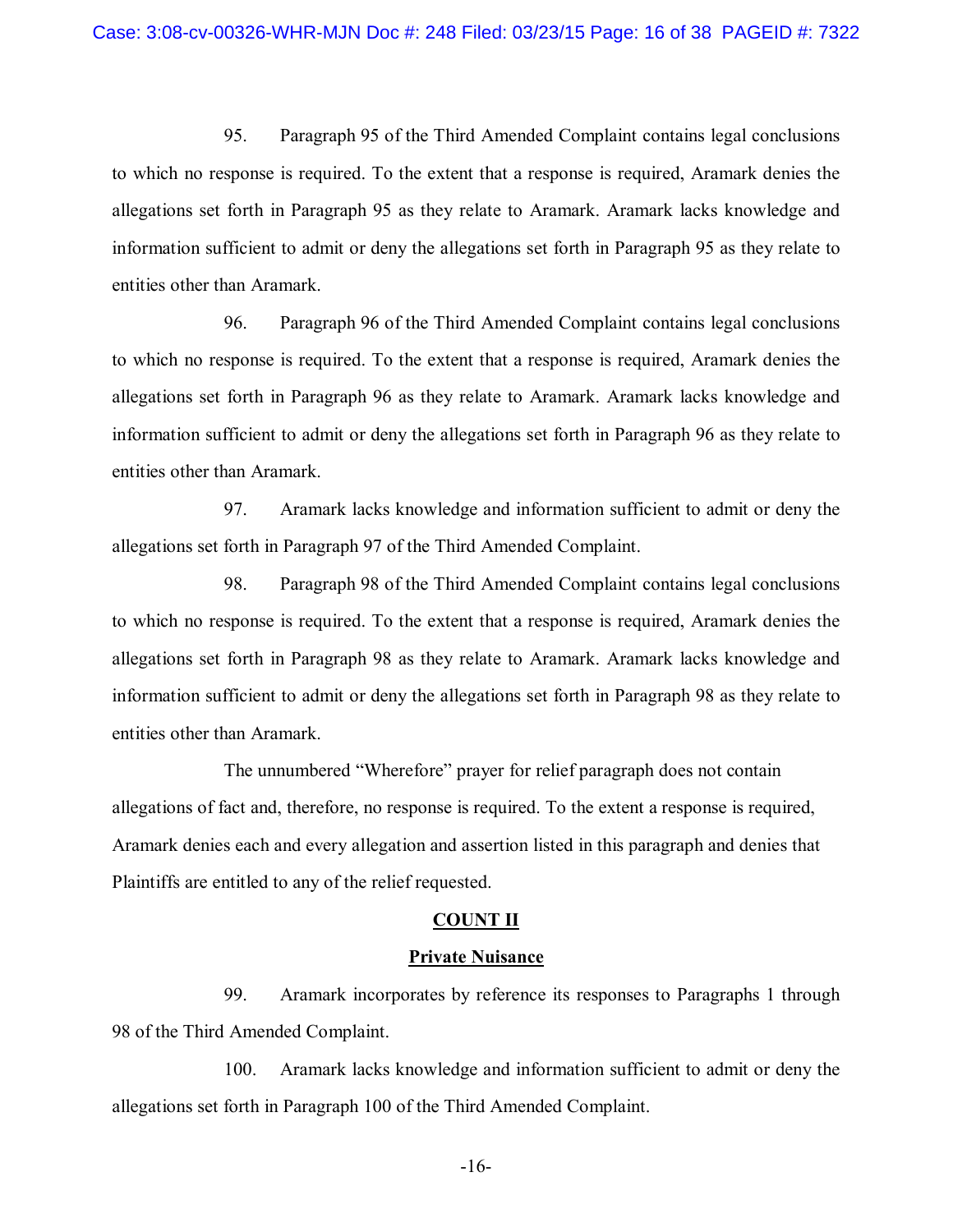101. Aramark lacks knowledge and information sufficient to admit or deny the allegations set forth in Paragraph 101 of the Third Amended Complaint.

102. Paragraph 102 of the Third Amended Complaint contains legal conclusions to which no response is required. To the extent that a response is required, Aramark lacks knowledge and information sufficient to admit or deny allegations set forth in Paragraph 102.

103. Paragraph 103 of the Third Amended Complaint contains legal conclusions to which no response is required. To the extent that a response is required, Aramark denies the allegations set forth in Paragraph 103 as they relate to Aramark. Aramark lacks knowledge and information sufficient to admit or deny the allegations set forth in Paragraph 103 as they relate to entities other than Aramark.

104. Paragraph 104 of the Third Amended Complaint contains legal conclusions to which no response is required. To the extent that a response is required, Aramark denies the allegations set forth in Paragraph 104 as they relate to Aramark. Aramark lacks knowledge and information sufficient to admit or deny the allegations set forth in Paragraph 104 as they relate to entities other than Aramark.

105. Paragraph 105 of the Third Amended Complaint contains legal conclusions to which no response is required. To the extent that a response is required, Aramark denies the allegations set forth in Paragraph 105 as they relate to Aramark. Aramark lacks knowledge and information sufficient to admit or deny the allegations set forth in Paragraph 105 as they relate to entities other than Aramark.

The unnumbered "Wherefore" prayer for relief paragraph does not contain allegations of fact and, therefore, no response is required. To the extent a response is required, Aramark denies each and every allegation and assertion listed in this paragraph and denies that Plaintiffs are entitled to any of the relief requested.

-17-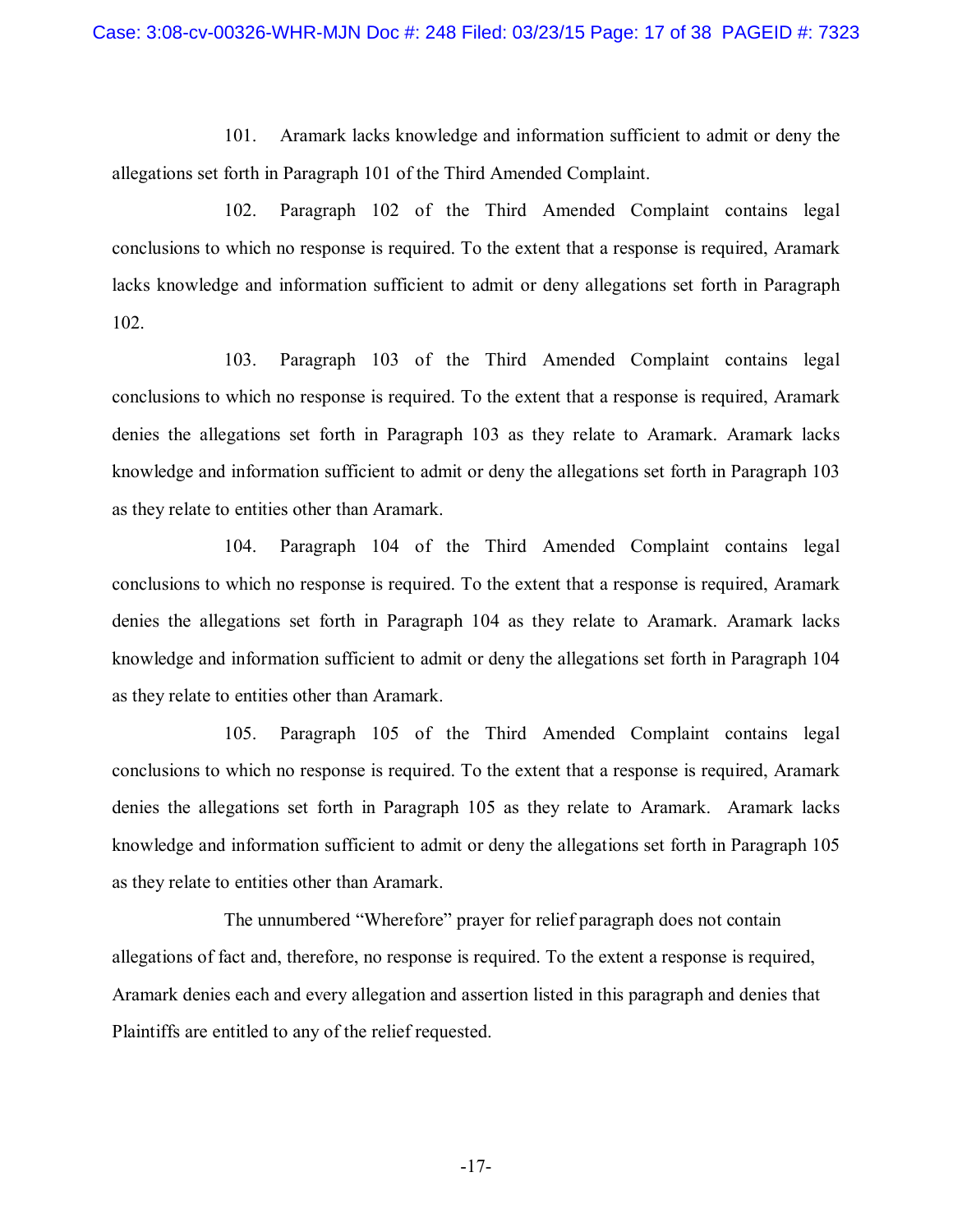## **COUNT III**

### **Unjust Enrichment**

106. Aramark incorporates by reference its responses to Paragraphs 1 through 105 of the Third Amended Complaint.

107. Paragraph 107 of the Third Amended Complaint contains legal conclusions to which no response is required. To the extent that a response is required, Aramark lacks knowledge and information sufficient to admit or deny the allegations set forth in Paragraph 107.

108. Paragraph 108 of the Third Amended Complaint contains legal conclusions to which no response is required. To the extent that a response is required, Aramark denies the allegations set forth in Paragraph 108 as they relate to Aramark. Aramark lacks knowledge and information sufficient to admit or deny the allegations set forth in Paragraph 108 as they relate to entities other than Aramark.

109. Paragraph 109 of the Third Amended Complaint contains legal conclusions to which no response is required. To the extent that a response is required, Aramark denies the allegations set forth in Paragraph 109 as they relate to Aramark. Aramark lacks knowledge and information sufficient to admit or deny the allegations set forth in Paragraph 109 as they relate to entities other than Aramark.

110. Paragraph 110 of the Third Amended Complaint contains legal conclusions to which no response is required. To the extent that a response is required, Aramark denies the allegations set forth in Paragraph 110 as they relate to Aramark. Aramark lacks knowledge and information sufficient to admit or deny the allegations set forth in Paragraph 110 as they relate to entities other than Aramark.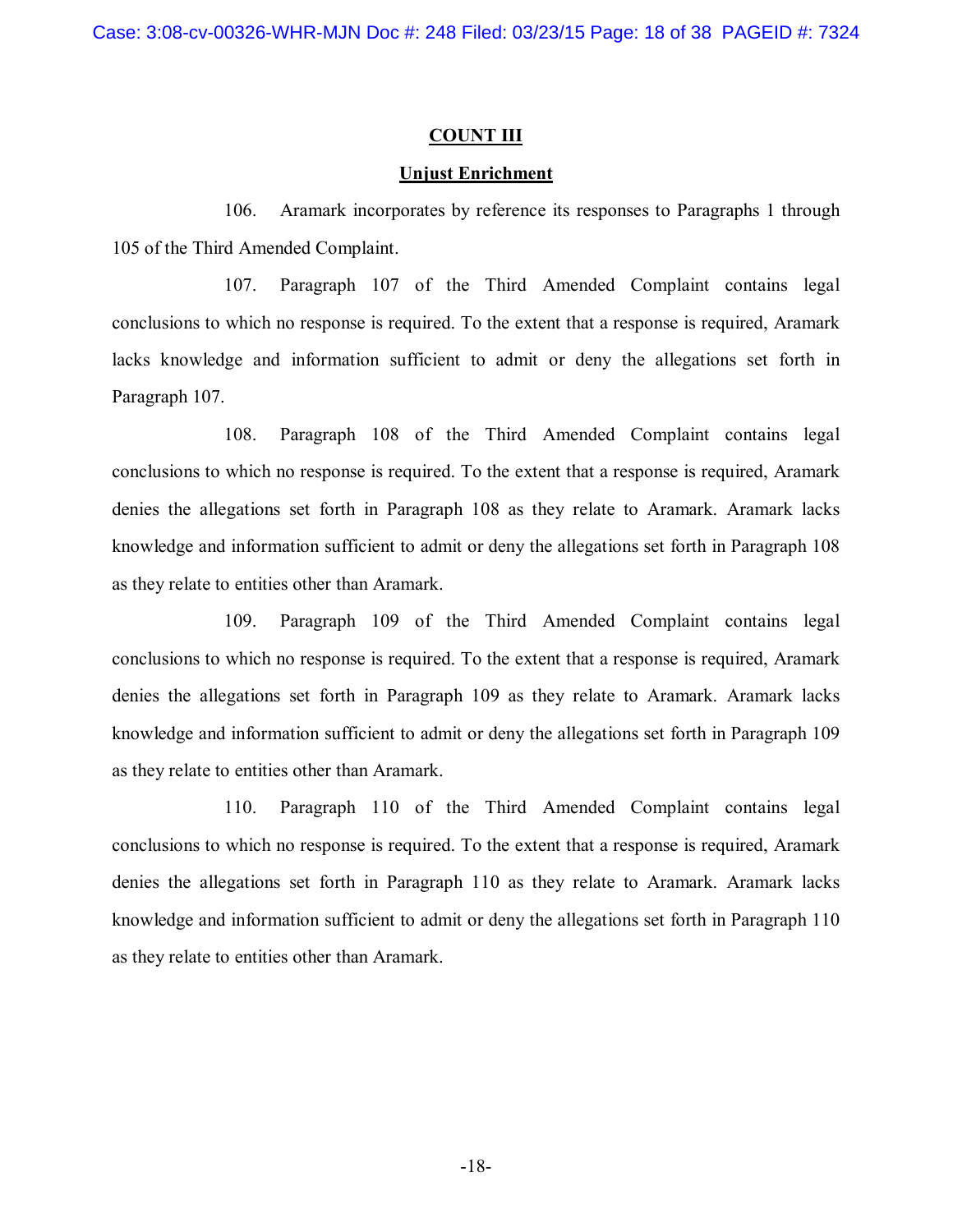111. Paragraph 111 of the Third Amended Complaint contains legal conclusions to which no response is required. To the extent that a response is required, Aramark denies the allegations set forth in Paragraph 111 as they relate to Aramark. Aramark lacks knowledge and information sufficient to admit or deny the allegations set forth in Paragraph 111 as they relate to entities other than Aramark.

112. Paragraph 112 of the Third Amended Complaint contains legal conclusions to which no response is required. To the extent that a response is required, Aramark denies the allegations set forth in Paragraph 112 as they relate to Aramark. Aramark lacks knowledge and information sufficient to admit or deny the allegations set forth in Paragraph 112 as they relate to entities other than Aramark.

113. Paragraph 113 of the Third Amended Complaint contains legal conclusions to which no response is required. To the extent that a response is required, Aramark denies the allegations set forth in Paragraph 113 as they relate to Aramark. Aramark lacks knowledge and information sufficient to admit or deny the allegations set forth in Paragraph 113 as they relate to entities other than Aramark.

114. Paragraph 114 of the Third Amended Complaint contains legal conclusions to which no response is required. To the extent that a response is required, Aramark denies the allegations set forth in Paragraph 114 as they relate to Aramark. Aramark lacks knowledge and information sufficient to admit or deny the allegations set forth in Paragraph 114 as they relate to entities other than Aramark.

115. Paragraph 115 of the Third Amended Complaint contains legal conclusions to which no response is required. To the extent that a response is required, Aramark denies the allegations set forth in Paragraph 115 as they relate to Aramark. Aramark lacks knowledge and information sufficient to admit or deny the allegations set forth in Paragraph 115 as they relate to entities other than Aramark.

-19-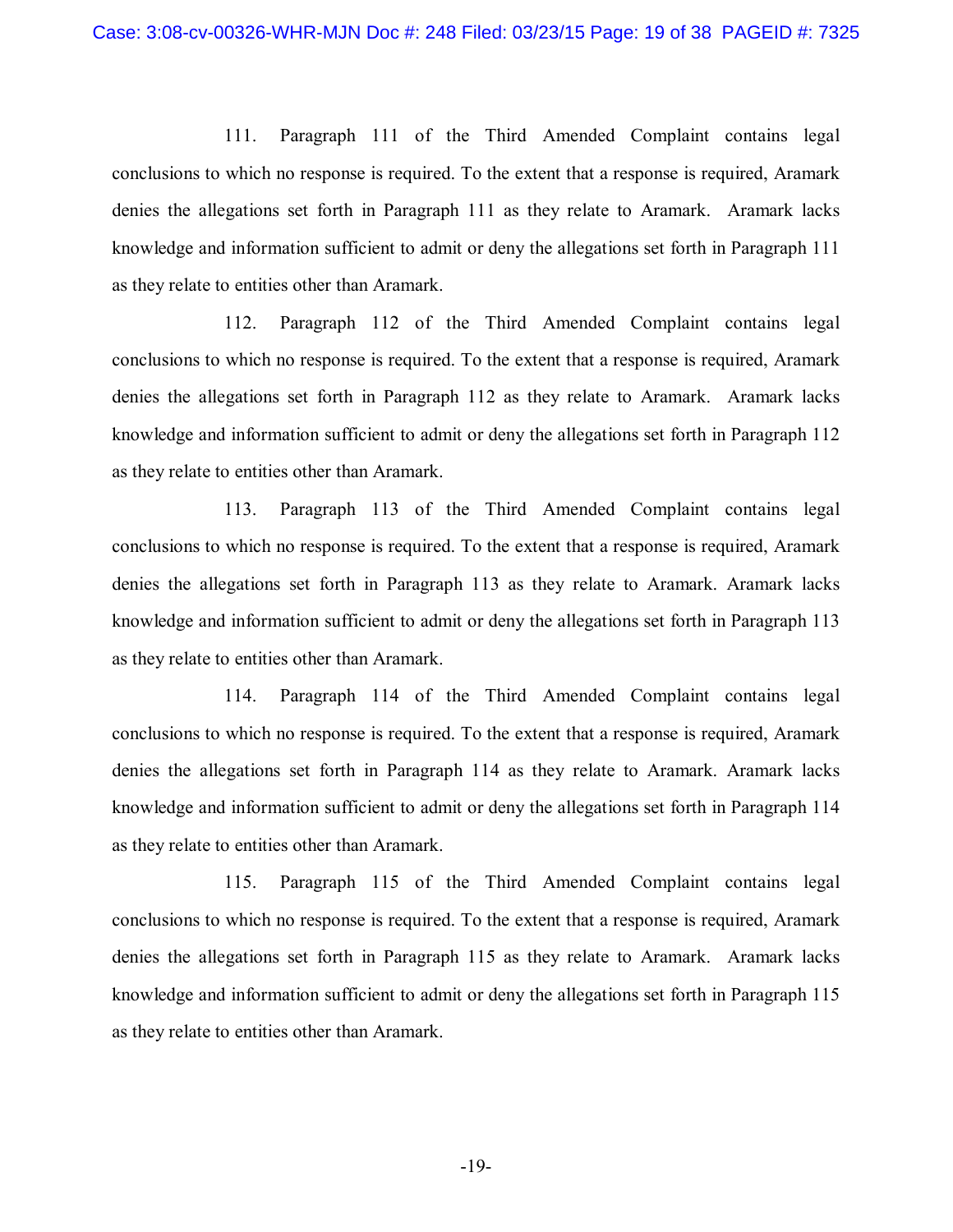116. Paragraph 116 of the Third Amended Complaint contains legal conclusions to which no response is required. To the extent that a response is required, Aramark denies the allegations set forth in Paragraph 116 as they relate to Aramark. Aramark lacks knowledge and information sufficient to admit or deny the allegations set forth in Paragraph 116 as they relate to entities other than Aramark.

The unnumbered "Wherefore" prayer for relief paragraph does not contain allegations of fact and, therefore, no response is required. To the extent a response is required, Aramark denies each and every allegation and assertion listed in this paragraph and denies that Plaintiffs are entitled to any of the relief requested.

#### **COUNT IV**

#### **Strict Liability**

117. Aramark incorporates by reference its responses to Paragraphs 1 through 116 of the Third Amended Complaint.

118. Paragraph 118 of the Third Amended Complaint contains legal conclusions to which no response is required. To the extent that a response is required, Aramark admits only that it owns the property at 1200 Webster Road in Dayton, Ohio, and operates a laundry facility thereon. Aramark denies the remaining allegations set forth in Paragraph 118 as they relate to Aramark. Aramark lacks knowledge and information sufficient to admit or deny the allegations set forth in Paragraph 118 as they relate to entities other than Aramark.

119. Paragraph 119 of the Third Amended Complaint contains legal conclusions to which no response is required. To the extent that a response is required, Aramark denies the allegations set forth in Paragraph 119 as they relate to Aramark. Aramark lacks knowledge and information sufficient to admit or deny the allegations set forth in Paragraph 119 as they relate to entities other than Aramark.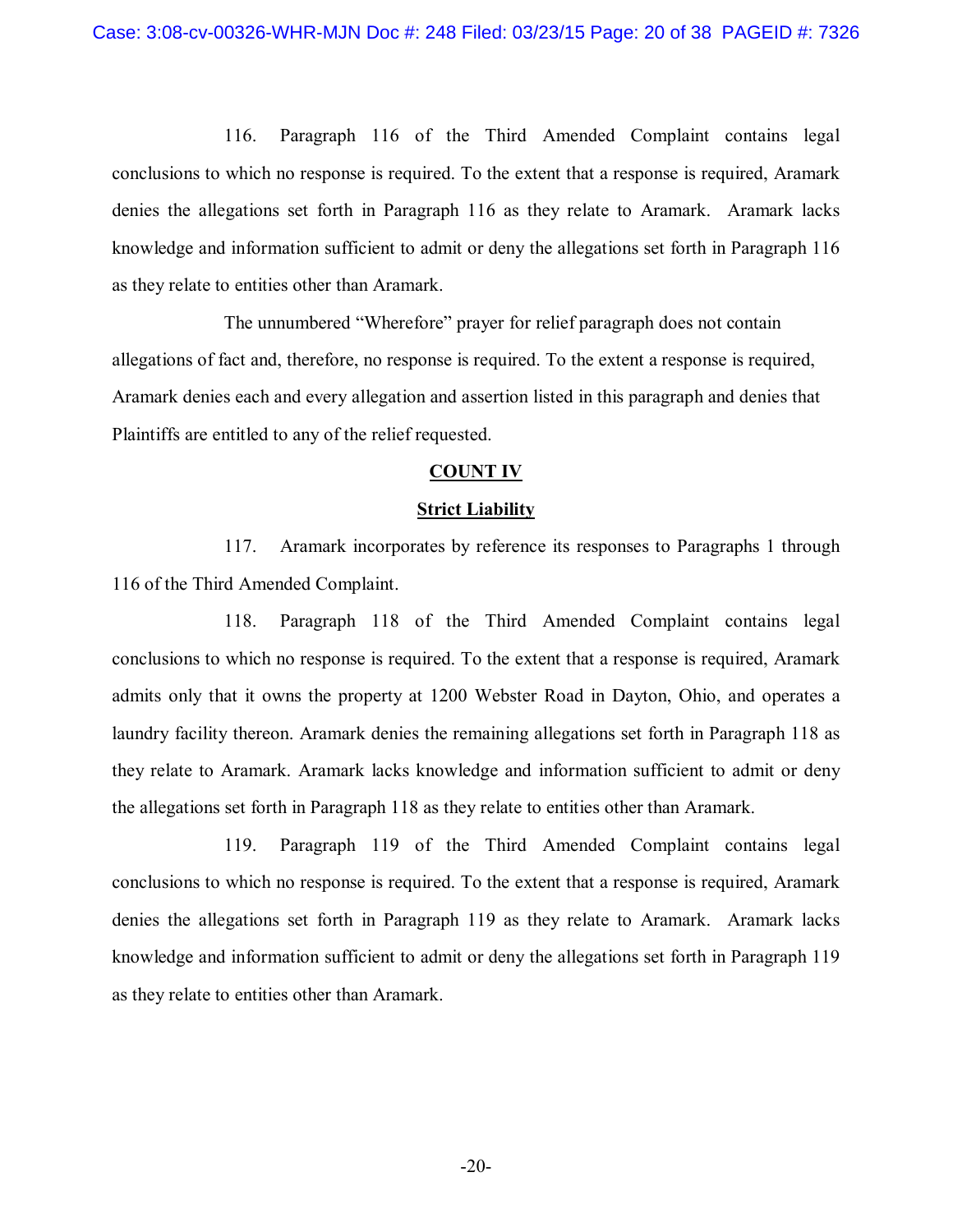120. Paragraph 120 of the Third Amended Complaint contains legal conclusions to which no response is required. To the extent that a response is required, Aramark lacks knowledge and information sufficient to admit or deny the allegations set forth in Paragraph 120.

121. Paragraph 121 of the Third Amended Complaint contains legal conclusions to which no response is required. To the extent that a response is required, Aramark denies the allegations set forth in Paragraph 121 as they relate to Aramark. Aramark lacks knowledge and information sufficient to admit or deny the allegations set forth in Paragraph 121 as they relate to entities other than Aramark.

122. Paragraph 122 of the Third Amended Complaint contains legal conclusions to which no response is required. To the extent that a response is required, Aramark denies the allegations set forth in Paragraph 122 as they relate to Aramark. Aramark lacks knowledge and information sufficient to admit or deny the allegations set forth in Paragraph 122 as they relate to entities other than Aramark.

The unnumbered "Wherefore" prayer for relief paragraph does not contain allegations of fact and, therefore, no response is required. To the extent a response is required, Aramark denies each and every allegation and assertion listed in this paragraph and denies that Plaintiffs are entitled to any of the relief requested.

#### **COUNT V**

#### **Negligence**

123. Aramark incorporates by reference its responses to Paragraphs 1 through 122 of the Third Amended Complaint.

124. Paragraph 124 of the Third Amended Complaint contains legal conclusions to which no response is required. To the extent that a response is required, Aramark denies the allegations set forth in Paragraph 124 as they relate to Aramark. Aramark lacks knowledge and information sufficient to admit or deny the allegations set forth in Paragraph 124 as they relate to entities other than Aramark.

-21-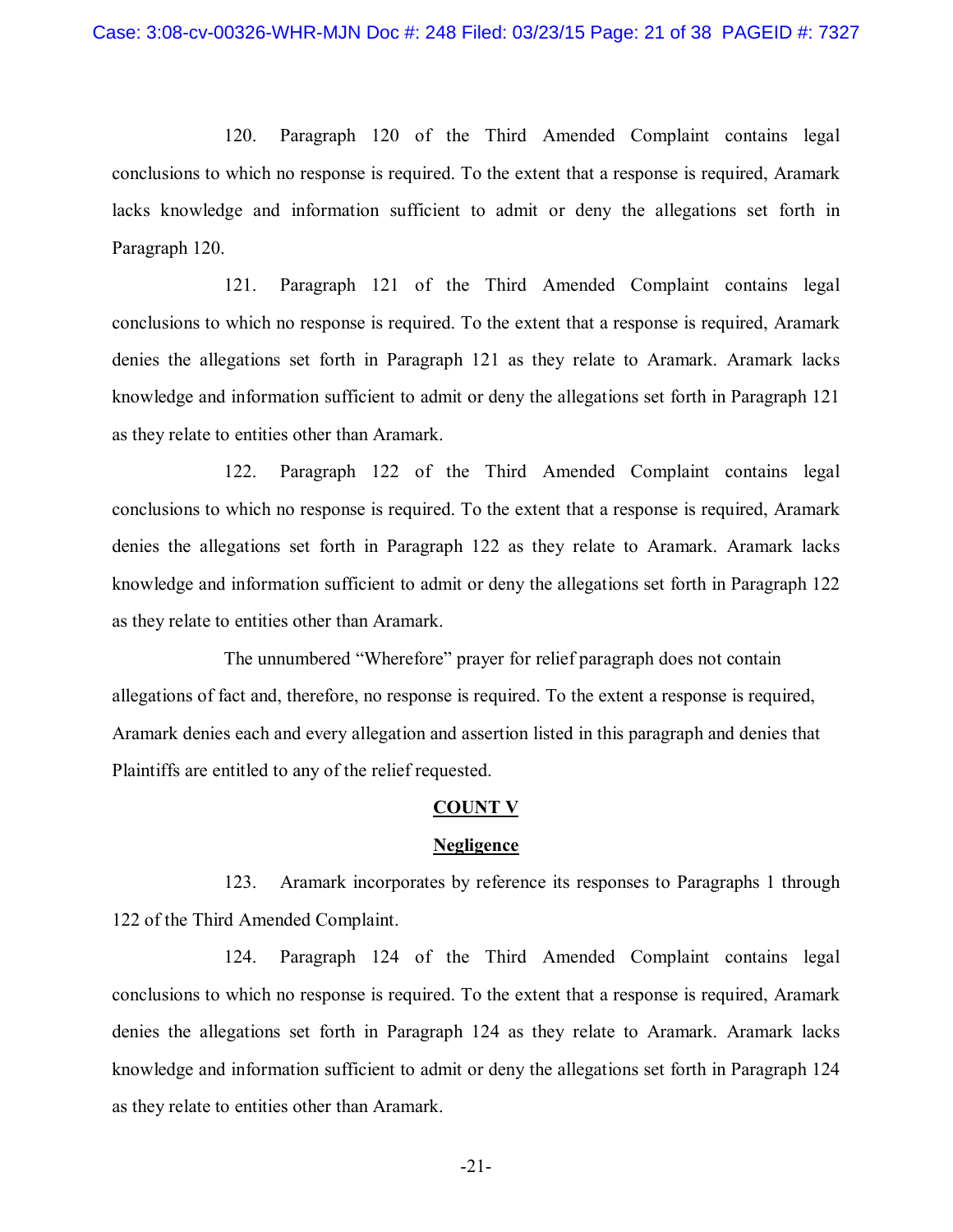125. Paragraph 125 of the Third Amended Complaint contains legal conclusions to which no response is required. To the extent that a response is required, Aramark denies the allegations set forth in Paragraph 125 as they relate to Aramark. Aramark lacks knowledge and information sufficient to admit or deny the allegations set forth in Paragraph 125 as they relate to entities other than Aramark.

126. Paragraph 126 of the Third Amended Complaint contains legal conclusions to which no response is required. To the extent that a response is required, Aramark denies the allegations set forth in Paragraph 126 as they relate to Aramark. Aramark lacks knowledge and information sufficient to admit or deny the allegations set forth in Paragraph 126 as they relate to entities other than Aramark.

127. Paragraph 127 of the Third Amended Complaint contains legal conclusions to which no response is required. To the extent that a response is required, Aramark lacks knowledge and information sufficient to admit or deny the allegations set forth in Paragraph 127 as they relate to entities other than Aramark.

128. Paragraph 128 of the Third Amended Complaint contains legal conclusions to which no response is required. To the extent that a response is required, Aramark denies the allegations set forth in Paragraph 128 as they relate to Aramark. Aramark lacks knowledge and information sufficient to admit or deny the allegations set forth in Paragraph 128 as they relate to entities other than Aramark.

The unnumbered "Wherefore" prayer for relief paragraph does not contain allegations of fact and, therefore, no response is required. To the extent a response is required, Aramark denies each and every allegation and assertion listed in this paragraph and denies that Plaintiffs are entitled to any of the relief requested.

#### **COUNT VI**

#### **Negligence Per Se**

129. Aramark incorporates by reference its responses to Paragraphs 1 through 128 of the Third Amended Complaint.

-22-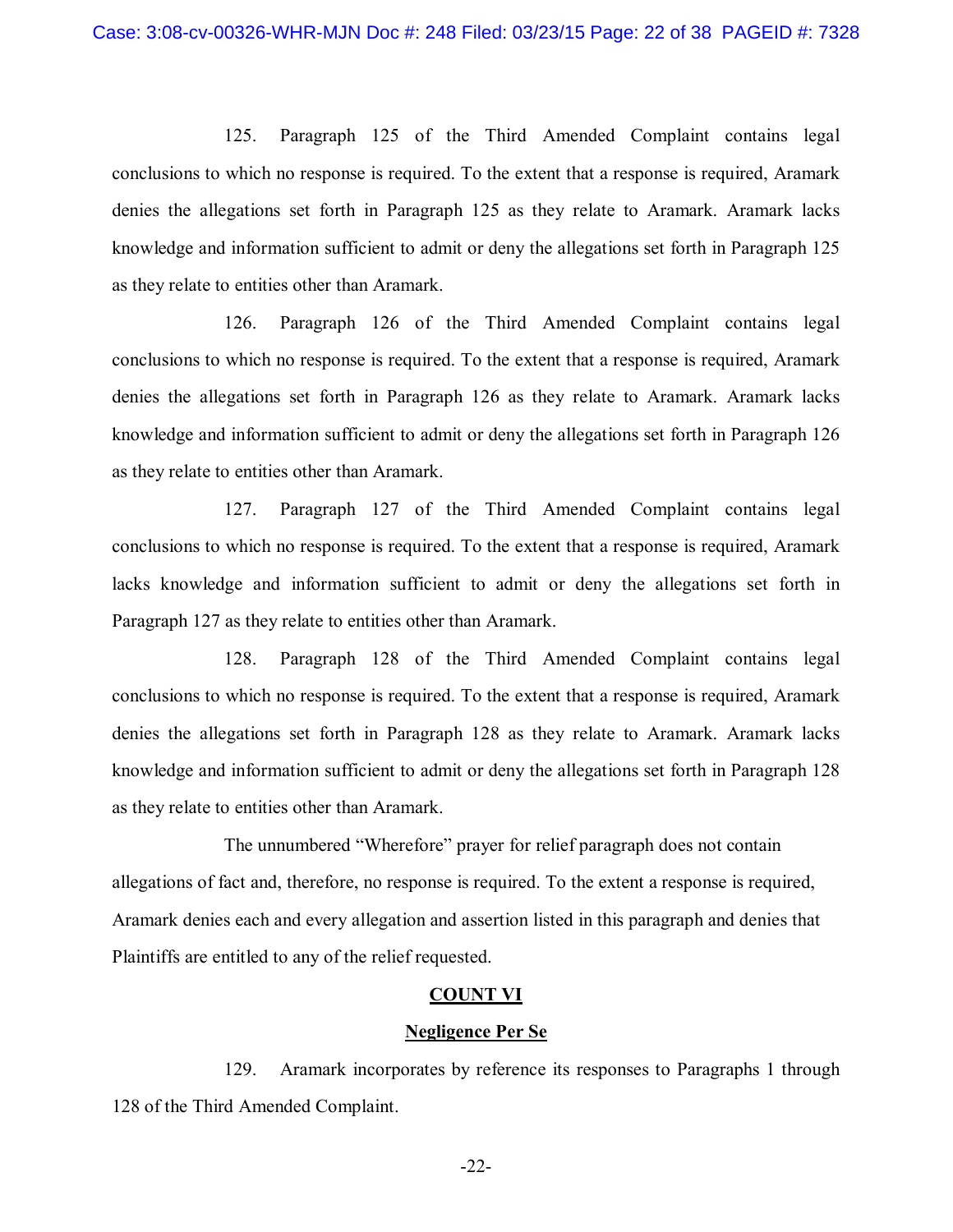130. Paragraph 130 of the Third Amended Complaint contains legal conclusions to which no response is required. To the extent that a response is required, Aramark denies the allegations set forth in Paragraph 130 as they relate to Aramark. Aramark lacks knowledge and information sufficient to admit or deny the allegations set forth in Paragraph 130 as they relate to entities other than Aramark.

131. Paragraph 131 of the Third Amended Complaint contains legal conclusions to which no response is required. To the extent that a response is required, Aramark denies the allegations set forth in Paragraph 131 as they relate to Aramark. Aramark lacks knowledge and information sufficient to admit or deny the allegations set forth in Paragraph 131 as they relate to entities other than Aramark.

132. Paragraph 132 of the Third Amended Complaint contains legal conclusions to which no response is required. To the extent that a response is required, Aramark denies the allegations set forth in Paragraph 132 as they relate to Aramark. Aramark lacks knowledge and information sufficient to admit or deny the allegations set forth in Paragraph 132 as they relate to entities other than Aramark.

133. Paragraph 133 of the Third Amended Complaint contains legal conclusions to which no response is required. To the extent a response is required, Aramark lacks knowledge and information sufficient to admit or deny the allegations set forth in Paragraph 133.

134. Paragraph 134 of the Third Amended Complaint contains legal conclusions to which no response is required. To the extent that a response is required, Aramark denies the allegations set forth in Paragraph 134 as they relate to Aramark. Aramark lacks knowledge and information sufficient to admit or deny the allegations set forth in Paragraph 134 as they relate to entities other than Aramark.

-23-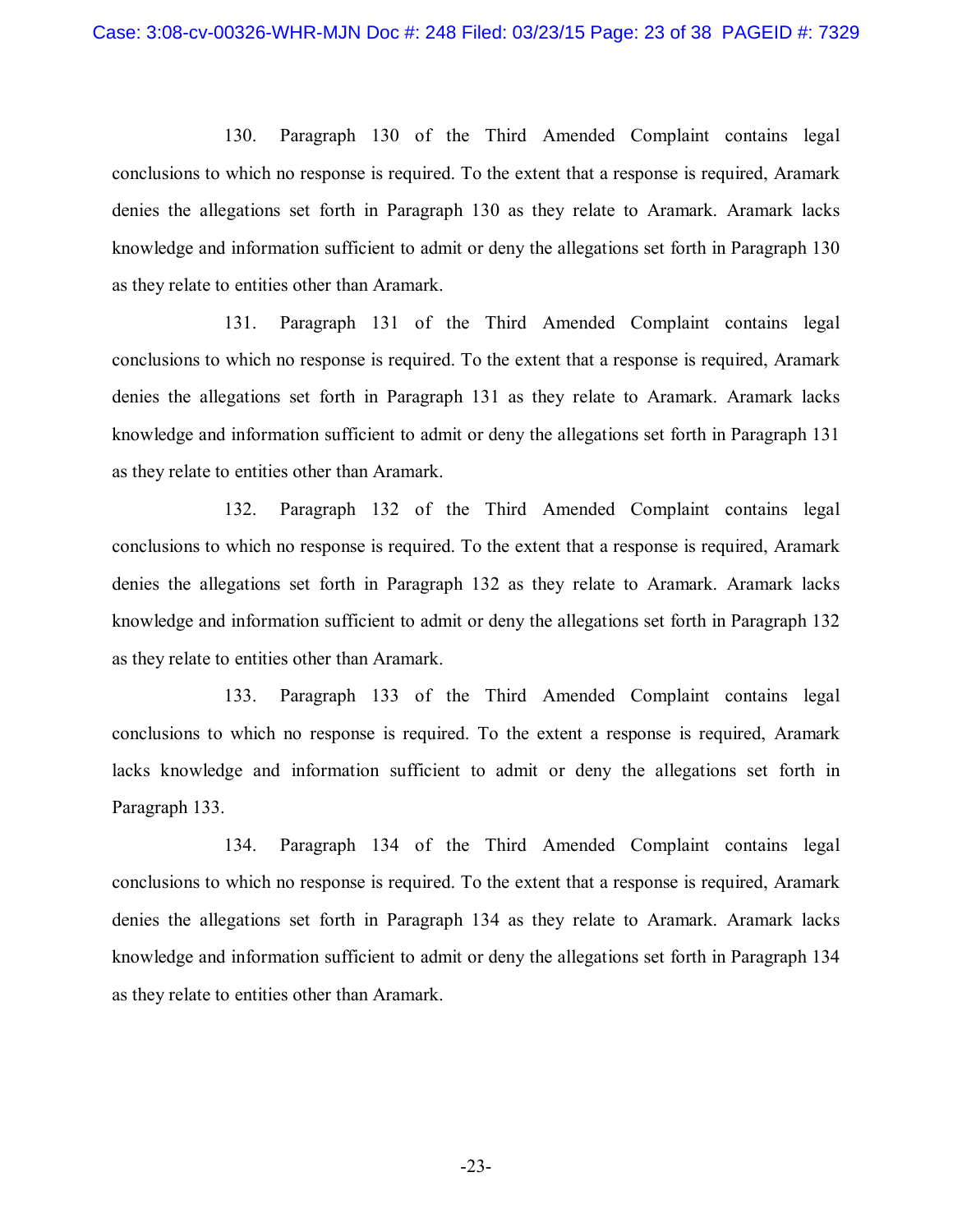135. Paragraph 135 of the Third Amended Complaint contains legal conclusions to which no response is required. To the extent that a response is required, Aramark denies the allegations set forth in Paragraph 135 as they relate to Aramark. Aramark lacks knowledge and information sufficient to admit or deny the allegations set forth in Paragraph 135 as they relate to entities other than Aramark.

136. Paragraph 136 of the Third Amended Complaint contains legal conclusions to which no response is required. To the extent that a response is required, Aramark denies the allegations set forth in Paragraph 136 as they relate to Aramark. Aramark lacks knowledge and information sufficient to admit or deny the allegations set forth in Paragraph 136 as they relate to entities other than Aramark.

The unnumbered "Wherefore" prayer for relief paragraph does not contain allegations of fact and, therefore, no response is required. To the extent a response is required, Aramark denies each and every allegation and assertion listed in this paragraph and denies that Plaintiffs are entitled to any of the relief requested.

#### **COUNT VII**

#### **Battery**

137. Aramark incorporates by reference its responses to Paragraphs 1 through 136 of the Third Amended Complaint.

138. Aramark lacks knowledge and information sufficient to admit or deny the allegations set forth in Paragraph 138 of the Third Amended Complaint.

139. Paragraph 139 of the Third Amended Complaint contains legal conclusions to which no response is required. To the extent that a response is required, Aramark denies the allegations set forth in Paragraph 139 as they relate to Aramark. Aramark lacks knowledge and information sufficient to admit or deny the allegations set forth in Paragraph 139 as they relate to entities other than Aramark.

-24-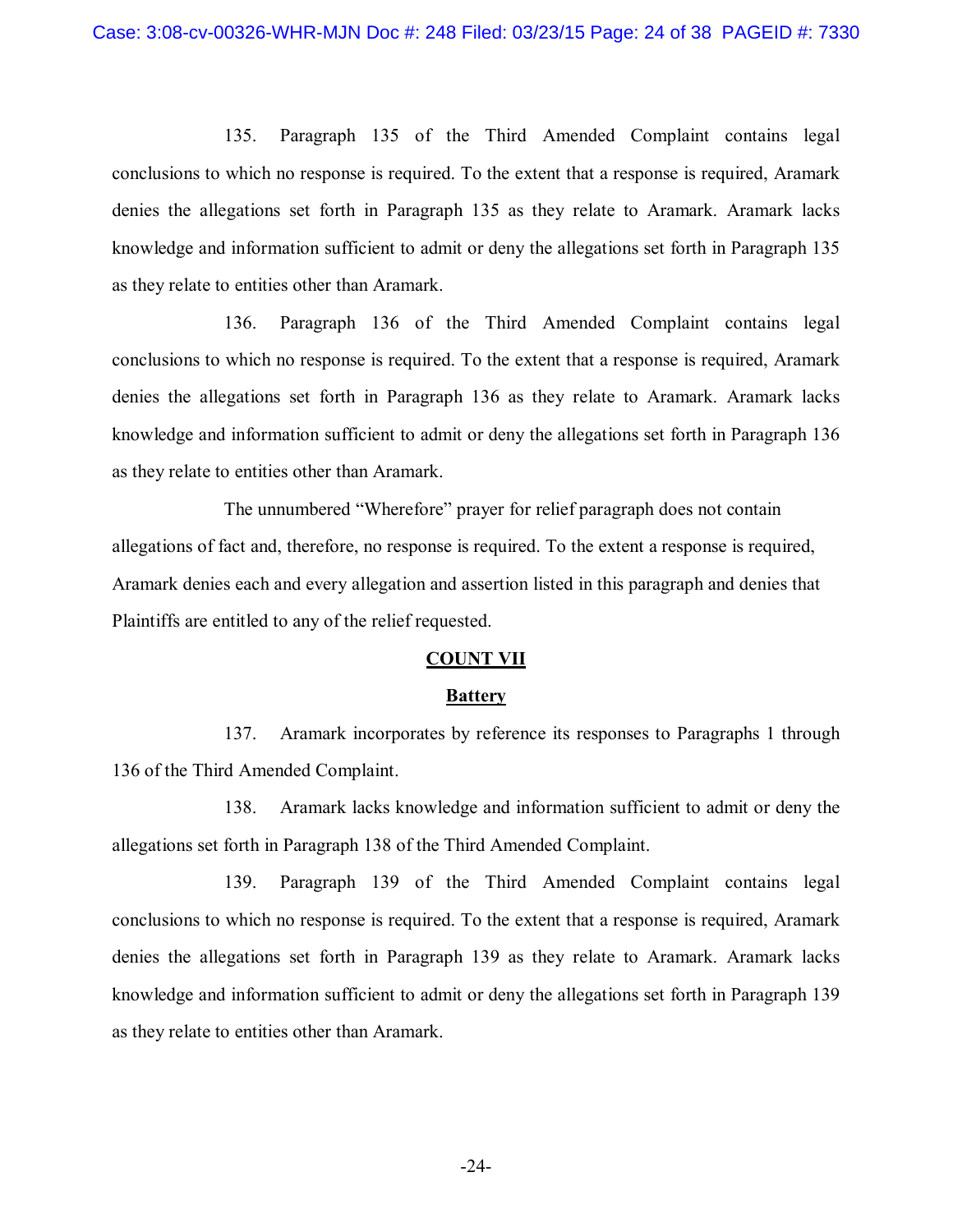140. Paragraph 140 of the Third Amended Complaint contains legal conclusions to which no response is required. To the extent that a response is required, Aramark denies the allegations set forth in Paragraph 140 as they relate to Aramark. Aramark lacks knowledge and information sufficient to admit or deny the allegations set forth in Paragraph 140 as they relate to entities other than Aramark.

The unnumbered "Wherefore" prayer for relief paragraph does not contain allegations of fact and, therefore, no response is required. To the extent a response is required, Aramark denies each and every allegation and assertion listed in this paragraph and denies that Plaintiffs are entitled to any of the relief requested.

#### **COUNT VIII**

#### **Intentional Fraudulent Concealment**

141. Aramark incorporates by reference its responses to Paragraphs 1 through 140 of the Third Amended Complaint.

142. Aramark lacks knowledge and information sufficient to admit or deny the allegations set forth in Paragraph 142 of the Third Amended Complaint.

143. Paragraph 143 of the Third Amended Complaint contains legal conclusions to which no response is required. To the extent that a response is required, Aramark denies the allegations set forth in Paragraph 143 as they relate to Aramark. Aramark lacks knowledge and information sufficient to admit or deny the allegations set forth in Paragraph 143 as they relate to entities other than Aramark.

144. Paragraph 144 of the Third Amended Complaint contains legal conclusions to which no response is required. To the extent that a response is required, Aramark denies the allegations set forth in Paragraph 144 as they relate to Aramark. Aramark lacks knowledge and information sufficient to admit or deny the allegations set forth in Paragraph 144 as they relate to entities other than Aramark.

145. Aramark lacks knowledge and information sufficient to admit or deny the allegations set forth in Paragraph 145 of the Third Amended Complaint.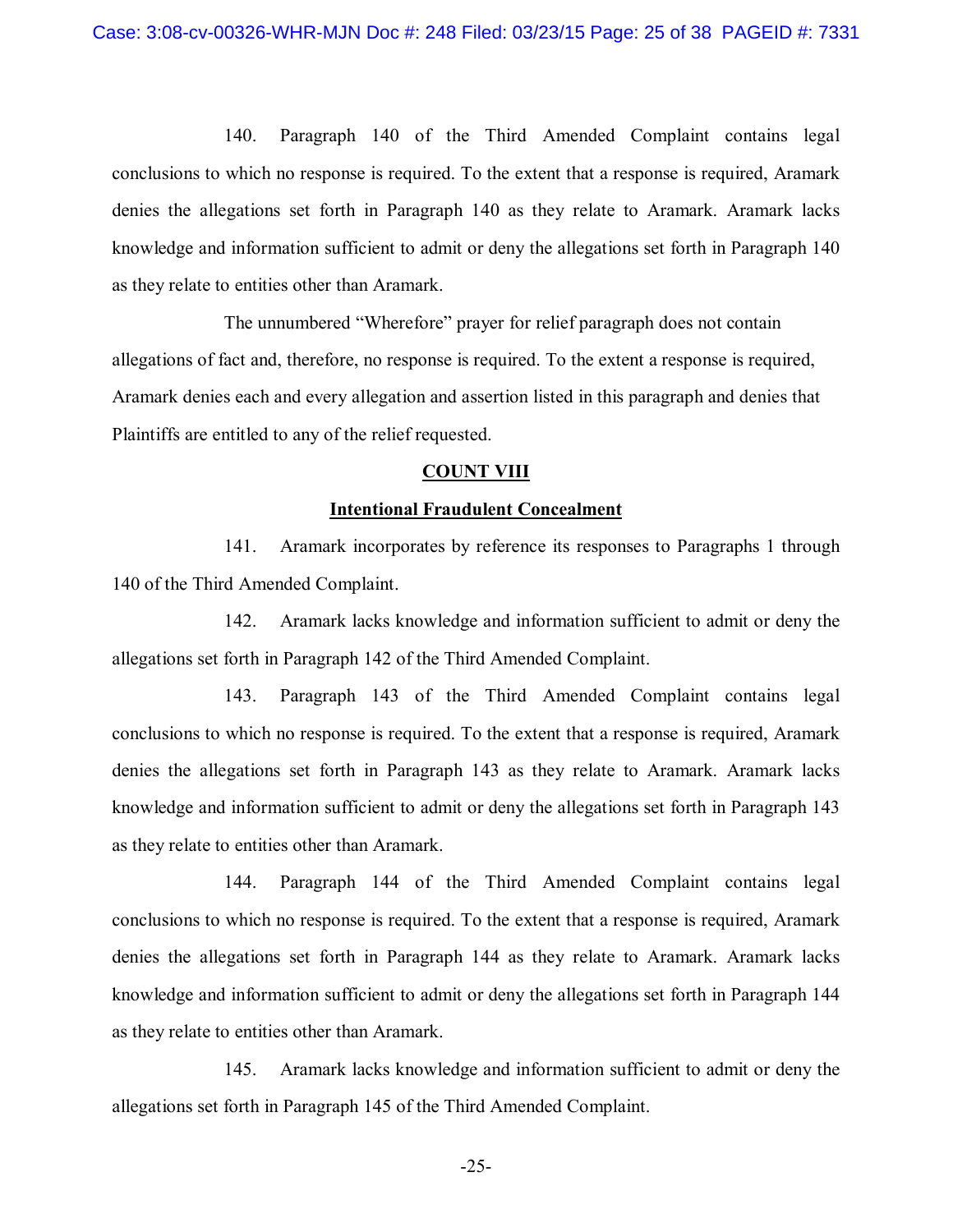146. Paragraph 146 of the Third Amended Complaint contains legal conclusions to which no response is required. To the extent that a response is required, Aramark denies the allegations set forth in Paragraph 146 as they relate to Aramark. Aramark lacks knowledge and information sufficient to admit or deny the allegations set forth in Paragraph 146 as they relate to entities other than Aramark.

147. Paragraph 147 of the Third Amended Complaint contains legal conclusions to which no response is required. To the extent that a response is required, Aramark denies the allegations set forth in Paragraph 147 as they relate to Aramark. Aramark lacks knowledge and information sufficient to admit or deny the allegations set forth in Paragraph 147 as they relate to entities other than Aramark.

148. Paragraph 148 of the Third Amended Complaint contains legal conclusions to which no response is required. To the extent that a response is required, Aramark denies the allegations set forth in Paragraph 148 as they relate to Aramark. Aramark lacks knowledge and information sufficient to admit or deny the allegations set forth in Paragraph 148 as they relate to entities other than Aramark.

149. Paragraph 149 of the Third Amended Complaint contains legal conclusions to which no response is required. To the extent that a response is required, Aramark denies the allegations set forth in Paragraph 149 as they relate to Aramark. Aramark lacks knowledge and information sufficient to admit or deny the allegations set forth in Paragraph 149 as they relate to entities other than Aramark.

150. Paragraph 150 of the Third Amended Complaint contains legal conclusions to which no response is required. To the extent that a response is required, Aramark denies the allegations set forth in Paragraph 150 as they relate to Aramark. Aramark lacks knowledge and information sufficient to admit or deny the allegations set forth in Paragraph 150 as they relate to entities other than Aramark.

-26-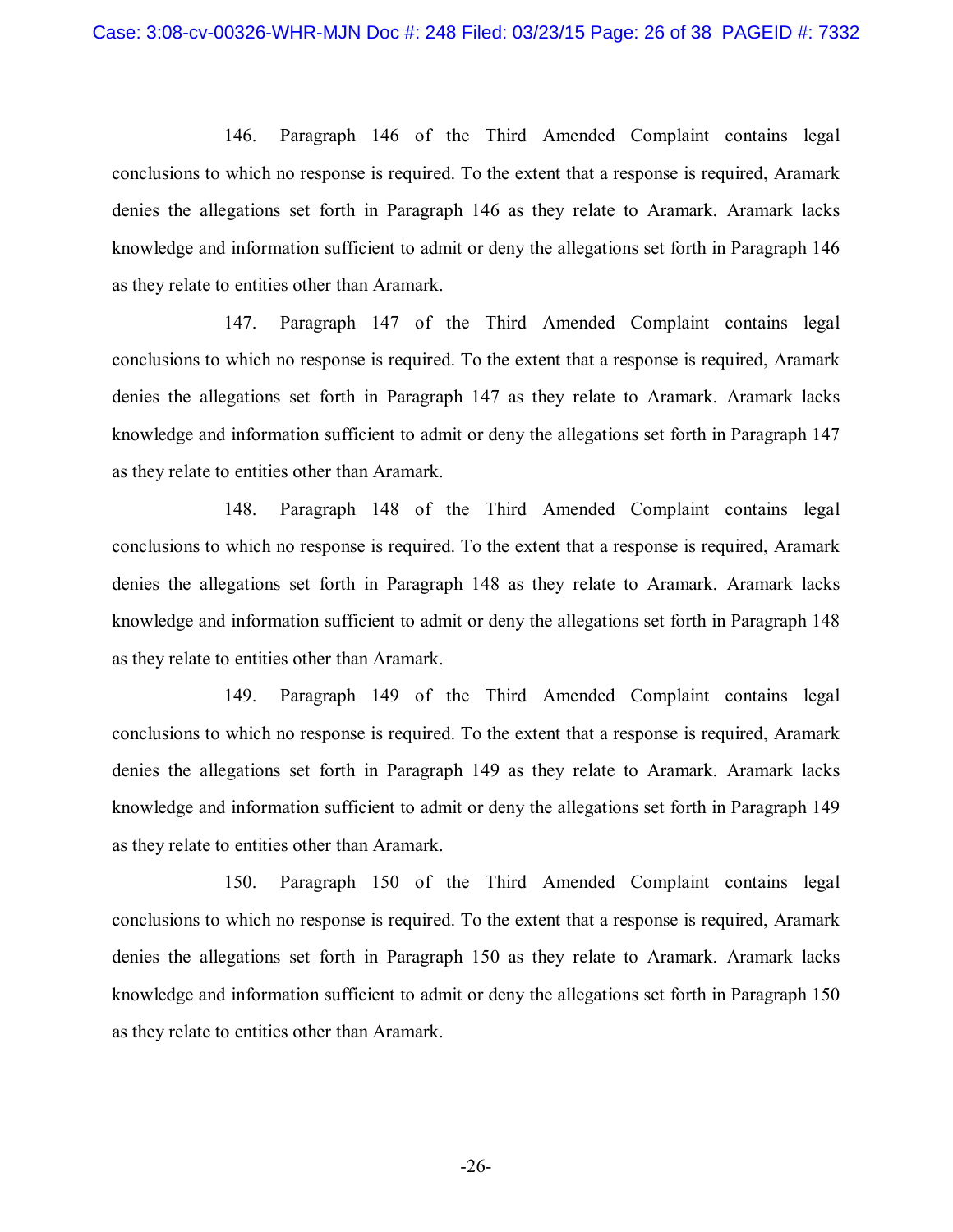151. Paragraph 151 of the Third Amended Complaint contains legal conclusions to which no response is required. To the extent that a response is required, Aramark denies the allegations set forth in Paragraph 151 as they relate to Aramark. Aramark lacks knowledge and information sufficient to admit or deny the allegations set forth in Paragraph 151 as they relate to entities other than Aramark.

152. Aramark lacks knowledge and information sufficient to admit or deny the allegations set forth in Paragraph 152 of the Third Amended Complaint.

153. Paragraph 153 of the Third Amended Complaint contains legal conclusions to which no response is required. To the extent that a response is required, Aramark denies the allegations set forth in Paragraph 153 as they relate to Aramark. Aramark lacks knowledge and information sufficient to admit or deny the allegations set forth in Paragraph 153 as they relate to entities other than Aramark.

The unnumbered "Wherefore" prayer for relief paragraph does not contain allegations of fact and, therefore, no response is required. To the extent a response is required, Aramark denies each and every allegation and assertion listed in this paragraph and denies that Plaintiffs are entitled to any of the relief requested.

#### **COUNT IX**

#### **Constructive Fraud (Negligent Fraudulent Concealment)**

154. Aramark incorporates by reference its responses to Paragraphs 1 through 153 of the Third Amended Complaint.

155. Aramark lacks knowledge and information sufficient to admit or deny the allegations set forth in Paragraph 155 of the Third Amended Complaint.

156. Paragraph 156 of the Third Amended Complaint contains legal conclusions to which no response is required. To the extent that a response is required, Aramark denies the allegations set forth in Paragraph 156 as they relate to Aramark. Aramark lacks knowledge and information sufficient to admit or deny the allegations set forth in Paragraph 156 as they relate to entities other than Aramark.

-27-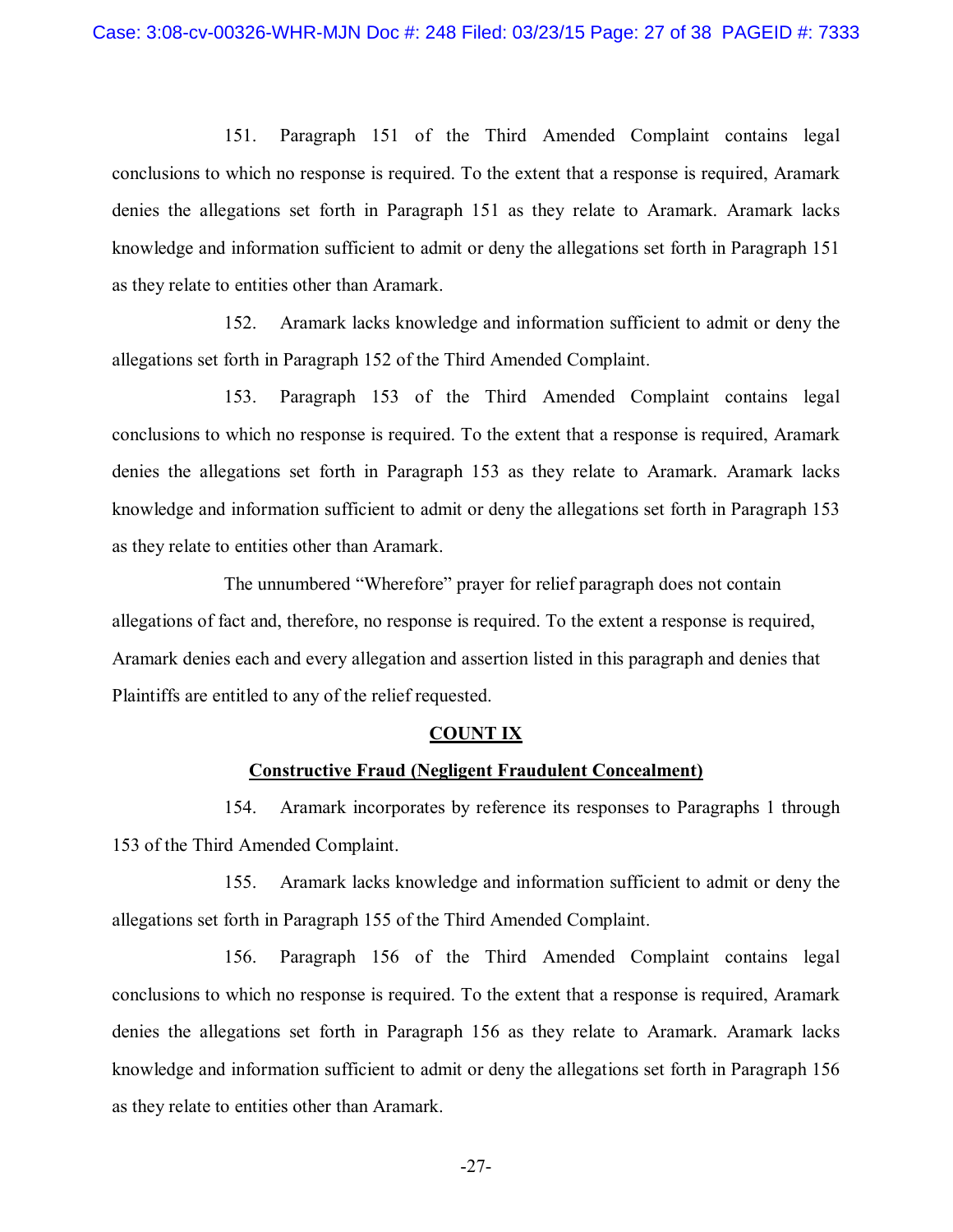157. Paragraph 157 of the Third Amended Complaint contains legal conclusions to which no response is required. To the extent that a response is required, Aramark denies the allegations set forth in Paragraph 157 as they relate to Aramark. Aramark lacks knowledge and information sufficient to admit or deny the allegations set forth in Paragraph 157 as they relate to entities other than Aramark.

158. Paragraph 158 of the Third Amended Complaint contains legal conclusions to which no response is required. To the extent that a response is required, Aramark denies the allegations set forth in Paragraph 158 as they relate to Aramark. Aramark lacks knowledge and information sufficient to admit or deny the allegations set forth in Paragraph 158 as they relate to entities other than Aramark.

159. Paragraph 159 of the Third Amended Complaint contains legal conclusions to which no response is required. To the extent that a response is required, Aramark denies the allegations set forth in Paragraph 159 as they relate to Aramark. Aramark lacks knowledge and information sufficient to admit or deny the allegations set forth in Paragraph 159 as they relate to entities other than Aramark.

160. Paragraph 160 of the Third Amended Complaint contains legal conclusions to which no response is required. To the extent that a response is required, Aramark denies the allegations set forth in Paragraph 160 as they relate to Aramark. Aramark lacks knowledge and information sufficient to admit or deny the allegations set forth in Paragraph 160 as they relate to entities other than Aramark.

161. Aramark lacks knowledge and information sufficient to admit or deny the allegations set forth in Paragraph 161 of the Third Amended Complaint.

162. Paragraph 162 of the Third Amended Complaint contains legal conclusions to which no response is required. To the extent that a response is required, Aramark denies the allegations set forth in Paragraph 162 as they relate to Aramark. Aramark lacks knowledge and information sufficient to admit or deny the allegations set forth in Paragraph 162 as they relate to entities other than Aramark.

-28-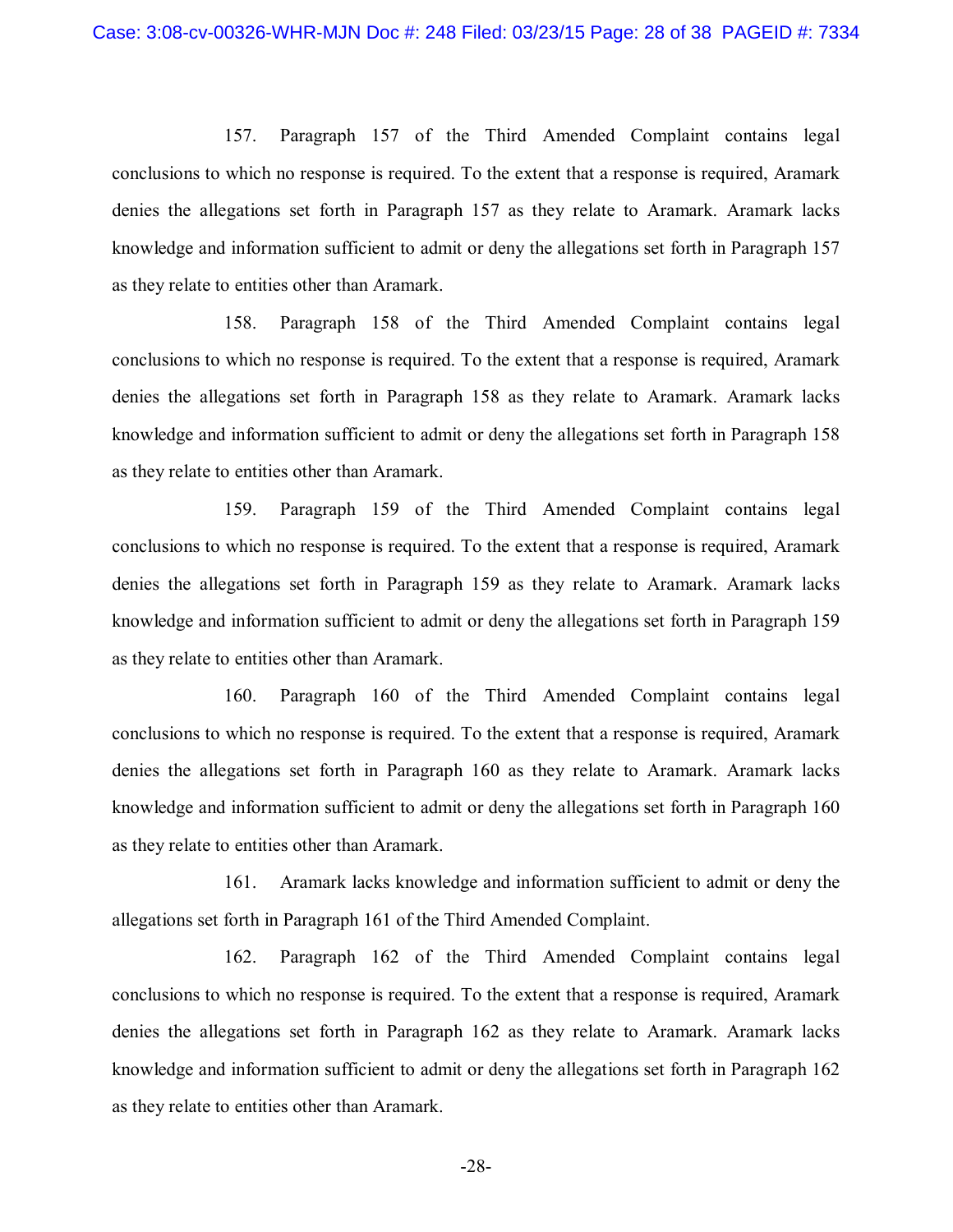The unnumbered "Wherefore" prayer for relief paragraph does not contain allegations of fact and, therefore, no response is required. To the extent a response is required, Aramark denies each and every allegation and assertion listed in this paragraph and denies that Plaintiffs are entitled to any of the relief requested.

#### **COUNT X**

#### **Negligent Misrepresentation**

163. Aramark incorporates by reference its responses to Paragraphs 1 through 162 of the Third Amended Complaint.

164. Aramark lacks knowledge and information sufficient to admit or deny the allegations set forth in Paragraph 164 of the Third Amended Complaint.

165. Paragraph 165 of the Third Amended Complaint contains legal conclusions to which no response is required. To the extent that a response is required, Aramark denies the allegations set forth in Paragraph 165 as they relate to Aramark. Aramark lacks knowledge and information sufficient to admit or deny the allegations set forth in Paragraph 165 as they relate to entities other than Aramark.

166. Paragraph 166 of the Third Amended Complaint contains legal conclusions to which no response is required. To the extent that a response is required, Aramark denies the allegations set forth in Paragraph 166 as they relate to Aramark. Aramark lacks knowledge and information sufficient to admit or deny the allegations set forth in Paragraph 166 as they relate to entities other than Aramark.

167. Paragraph 167 of the Third Amended Complaint contains legal conclusions to which no response is required. To the extent that a response is required, Aramark denies the allegations set forth in Paragraph 167 as they relate to Aramark. Aramark lacks knowledge and information sufficient to admit or deny the allegations set forth in Paragraph 167 as they relate to entities other than Aramark.

-29-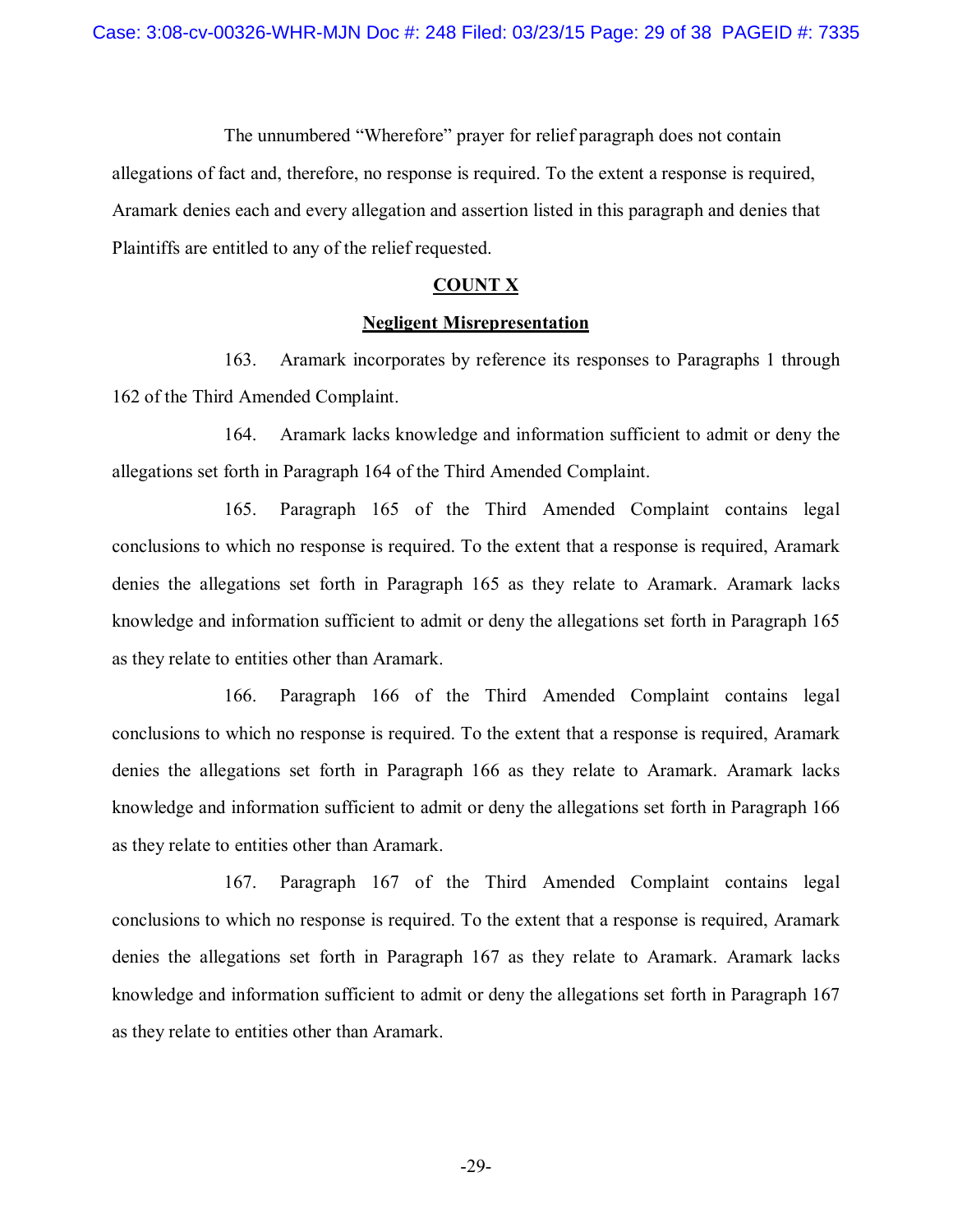168. Paragraph 168 of the Third Amended Complaint contains legal conclusions to which no response is required. To the extent that a response is required, Aramark denies the allegations set forth in Paragraph 168 as they relate to Aramark. Aramark lacks knowledge and information sufficient to admit or deny the allegations set forth in Paragraph 168 as they relate to entities other than Aramark.

169. Paragraph 169 of the Third Amended Complaint contains legal conclusions to which no response is required. To the extent that a response is required, Aramark denies the allegations set forth in Paragraph 169 as they relate to Aramark. Aramark lacks knowledge and information sufficient to admit or deny the allegations set forth in Paragraph 169 as they relate to entities other than Aramark.

170. Paragraph 170 of the Third Amended Complaint contains legal conclusions to which no response is required. To the extent that a response is required, Aramark denies the allegations set forth in Paragraph 170 as they relate to Aramark. Aramark lacks knowledge and information sufficient to admit or deny the allegations set forth in Paragraph 170 as they relate to entities other than Aramark.

171. Aramark lacks knowledge and information sufficient to admit or deny the allegations set forth in Paragraph 171 of the Third Amended Complaint.

172. Paragraph 172 of the Third Amended Complaint contains legal conclusions to which no response is required. To the extent that a response is required, Aramark denies the allegations set forth in Paragraph 172 as they relate to Aramark. Aramark lacks knowledge and information sufficient to admit or deny the allegations set forth in Paragraph 172 as they relate to entities other than Aramark.

The unnumbered "Wherefore" prayer for relief paragraph does not contain allegations of fact and, therefore, no response is required. To the extent a response is required, Aramark denies each and every allegation and assertion listed in this paragraph and denies that Plaintiffs are entitled to any of the relief requested.

-30-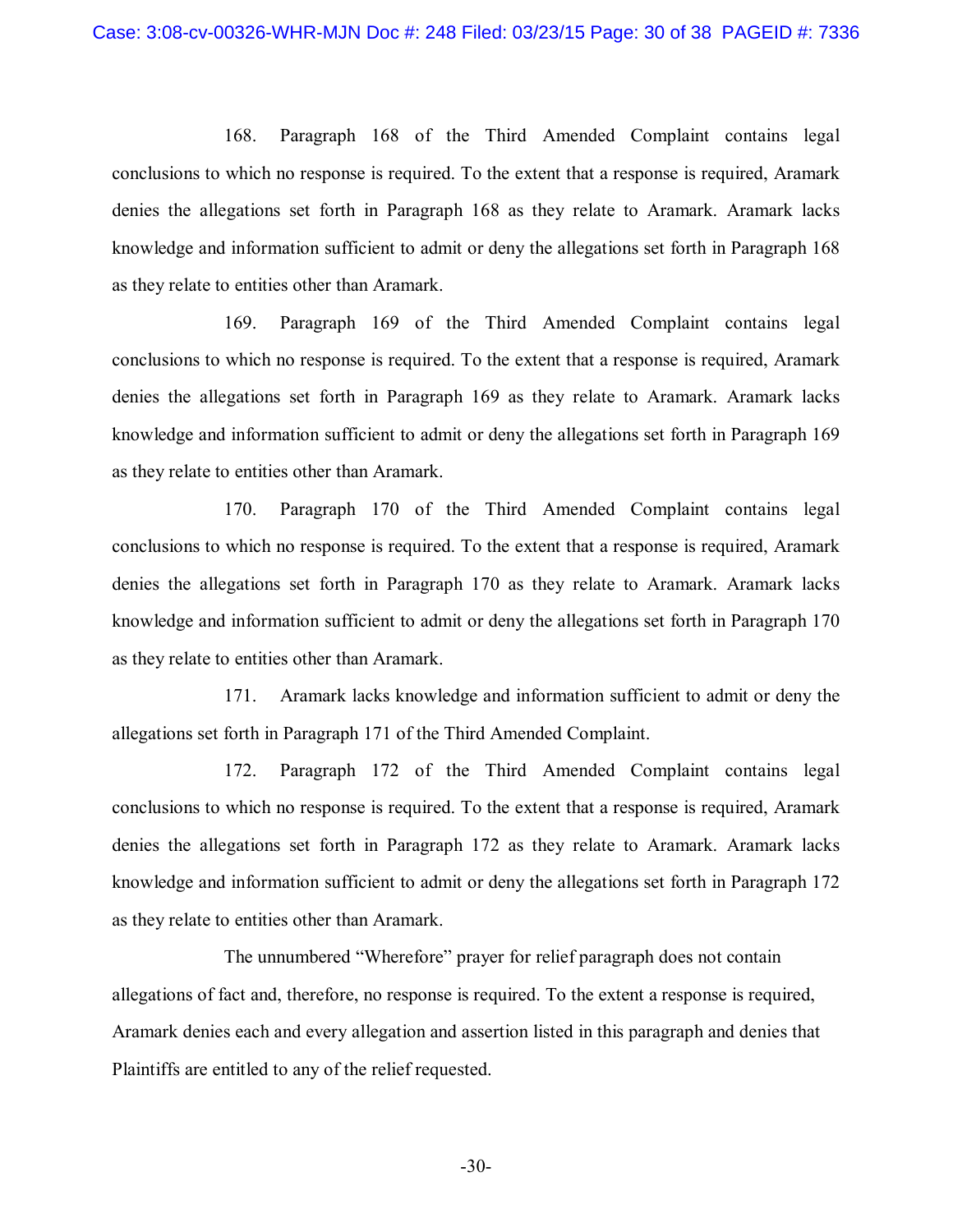### **COUNT XI**

#### **Civil Conspiracy**

#### **(Chrysler and Behr Only)**

173. Aramark incorporates by reference its responses to Paragraphs 1 through 172 of the Third Amended Complaint.

174. Aramark lacks knowledge and information sufficient to admit or deny the allegations set forth in Paragraph 174 of the Third Amended Complaint.

175. Aramark lacks knowledge and information sufficient to admit or deny the allegations set forth in Paragraph 175 of the Third Amended Complaint.

176. Aramark lacks knowledge and information sufficient to admit or deny the allegations set forth in Paragraph 176 of the Third Amended Complaint.

177. Aramark lacks knowledge and information sufficient to admit or deny the allegations set forth in Paragraph 177 of the Third Amended Complaint.

178. Aramark lacks knowledge and information sufficient to admit or deny the allegations set forth in Paragraph 178 of the Third Amended Complaint.

179. Aramark lacks knowledge and information sufficient to admit or deny the allegations set forth in Paragraph 179 of the Third Amended Complaint.

180. Aramark lacks knowledge and information sufficient to admit or deny the allegations set forth in Paragraph 180 of the Third Amended Complaint.

181. Aramark lacks knowledge and information sufficient to admit or deny the allegations set forth in Paragraph 181 of the Third Amended Complaint.

182. Aramark lacks knowledge and information sufficient to admit or deny the allegations set forth in Paragraph 182 of the Third Amended Complaint.

The unnumbered "Wherefore" prayer for relief paragraph does not contain allegations of fact and, therefore, no response is required. To the extent a response is required, Aramark denies each and every allegation and assertion listed in this paragraph and denies that Plaintiffs are entitled to any of the relief requested.

-31-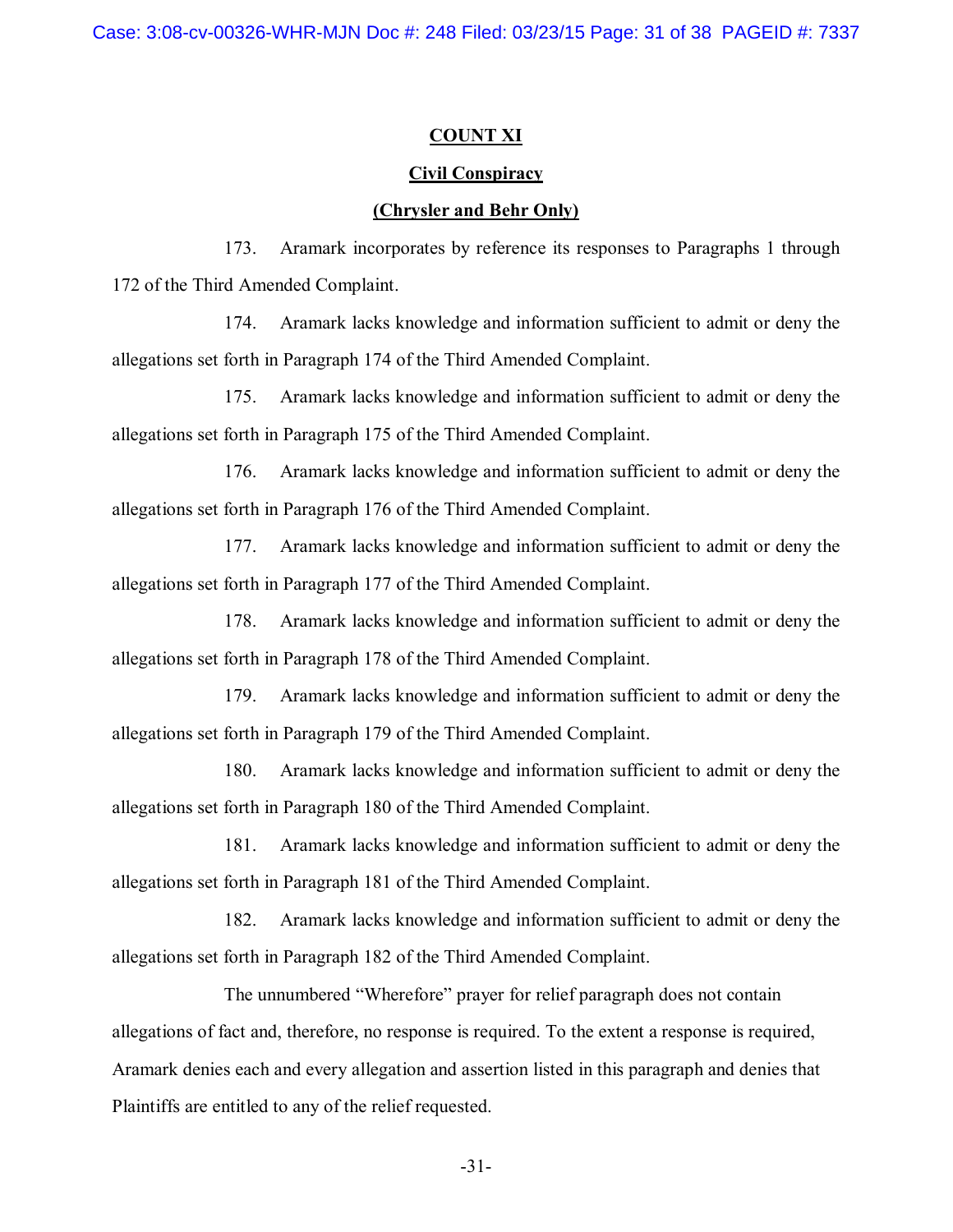Case: 3:08-cv-00326-WHR-MJN Doc #: 248 Filed: 03/23/15 Page: 32 of 38 PAGEID #: 7338

### **AFFIRMATIVE DEFENSES**

### **FIRST AFFIRMATIVE DEFENSE**

The Third Amended Complaint fails to state a claim upon which relief may be

granted.

#### **SECOND AFFIRMATIVE DEFENSE**

Plaintiffs' claims are barred by the applicable statute of limitations or statute of

repose.

#### **THIRD AFFIRMATIVE DEFENSE**

Plaintiffs' claims are barred by the equitable doctrines of laches, estoppel, and

waiver.

### **FOURTH AFFIRMATIVE DEFENSE**

Plaintiffs' claims are barred, in whole or in part, by the doctrines of merger, bar,

collateral estoppel, res judicata, release, consent, discharge, and accord and satisfaction.

## **FIFTH AFFIRMATIVE DEFENSE**

Plaintiffs' losses, if any, are the result of conduct by parties over which Aramark

had no control, or intervening or superseding causes over which Aramark had no control.

## **SIXTH AFFIRMATIVE DEFENSE**

Plaintiffs' claims are barred to the extent that Plaintiffs failed to mitigate their

damages, if any.

## **SEVENTH AFFIRMATIVE DEFENSE**

Aramark did not breach any duty owed to Plaintiffs or any other party to this

litigation.

#### **EIGHTH AFFIRMATIVE DEFENSE**

Plaintiffs' claims are barred, in whole or in part, because they knowingly and voluntarily assumed any and all risks associated with the matters alleged in the Third Amended Complaint.

-32-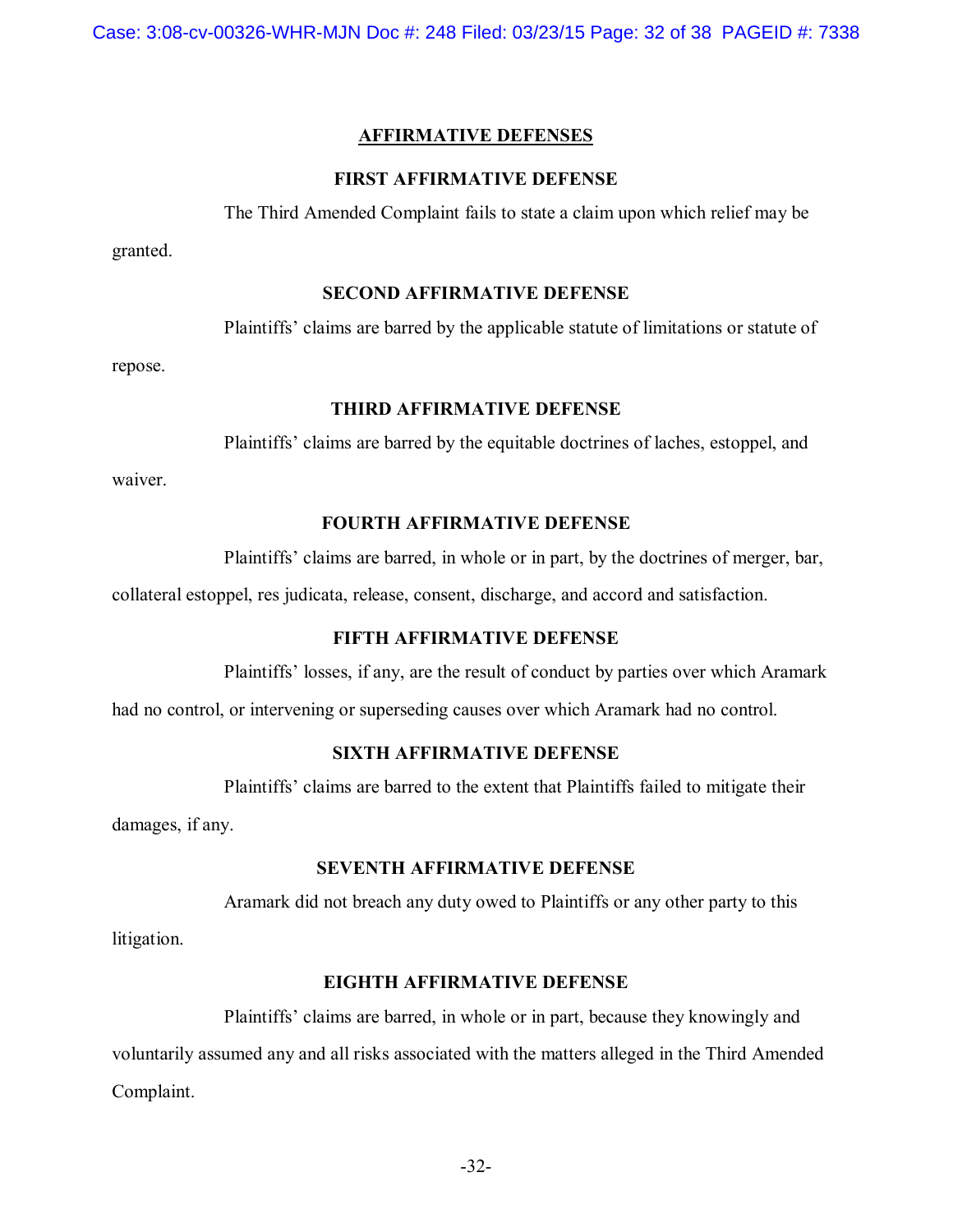### **NINTH AFFIRMATIVE DEFENSE**

Any injury incurred by Plaintiffs was not proximately caused by Aramark.

### **TENTH AFFIRMATIVE DEFENSE**

Aramark is free from any negligence.

## **ELEVENTH AFFIRMATIVE DEFENSE**

Plaintiffs' claims are barred or reduced by the contributory or comparative negligence of Plaintiffs.

## **TWELFTH AFFIRMATIVE DEFENSE**

Any injury or expenses incurred by Plaintiffs may have been caused, in whole or in part, by operation of nature or act of God.

### **THIRTEENTH AFFIRMATIVE DEFENSE**

Aramark did not participate in, authorize, ratify, or benefit from the alleged

misrepresentations or wrongful acts that are asserted in the Third Amended Complaint.

### **FOURTEENTH AFFIRMATIVE DEFENSE**

Any injury incurred by Plaintiffs resulted, in whole or in part, from preexisting, subsequent, or unrelated medical, genetic, or environmental conditions, diseases, or illnesses, or from natural causes, or from an unforeseeable idiosyncratic reaction or susceptibility peculiar to that Plaintiff.

### **FIFTEENTH AFFIRMATIVE DEFENSE**

Plaintiffs lack standing to assert any claims against Aramark.

### **SIXTEENTH AFFIRMATIVE DEFENSE**

Plaintiffs' damages, if any, were the product of conduct for which Aramark cannot be held liable because its actions were lawfully undertaken in the exercise of its rights as an owner of real property.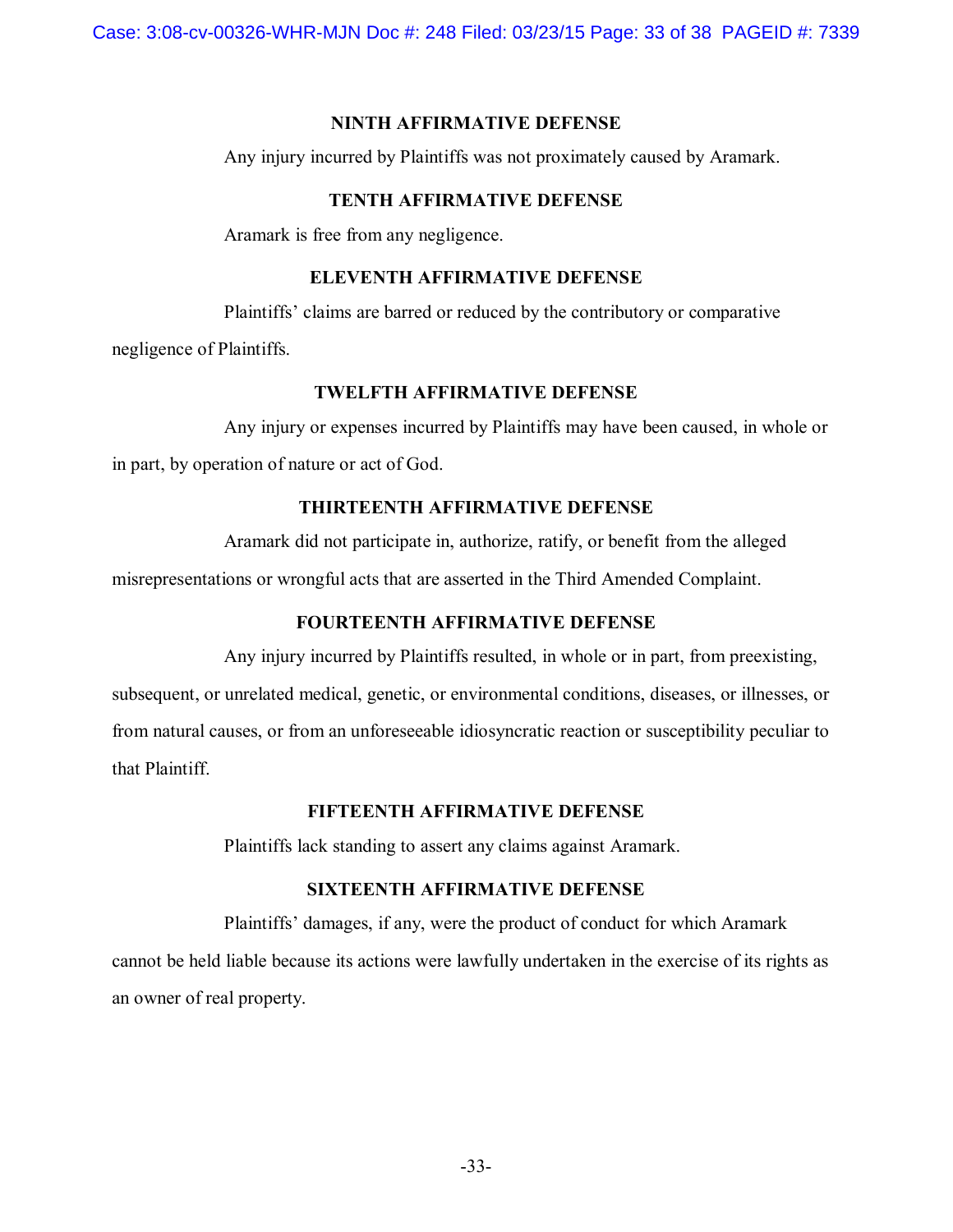## **SEVENTEENTH AFFIRMATIVE DEFENSE**

Plaintiffs' damages, if any, were the product of conduct from which Aramark cannot be held liable because its actions were lawfully undertaken in compliance with permits issued by government authorities and/or in compliance with all applicable laws, regulations, rules, orders, directives, and other federal, state and local governmental requirements and authorities.

#### **EIGHTEENTH AFFIRMATIVE DEFENSE**

Plaintiffs' claims are preempted by federal law.

### **NINETEENTH AFFIRMATIVE DEFENSE**

Plaintiffs' claims are barred by the doctrines of abstention and primary

jurisdiction.

## **TWENTIETH AFFIRMATIVE DEFENSE**

The Third Amended Complaint's prayer for damages is barred because Plaintiffs' damages, if any, are speculative, uncertain, and incapable of being ascertained.

## **TWENTY-FIRST AFFIRMATIVE DEFENSE**

Plaintiffs fail to state a claim for punitive damages for which relief may be

granted, and fail to state a claim for punitive damages with the requisite degree of particularity.

## **TWENTY-SECOND AFFIRMATIVE DEFENSE**

To the extent Plaintiffs' claims are based on a theory providing for liability

without proof of causation, the claims violate Aramark's rights under the United States

Constitution.

## **TWENTY-THIRD AFFIRMATIVE DEFENSE**

Should Aramark be held liable to Plaintiffs, Aramark is entitled to a credit or setoff for the total of all amounts paid to Plaintiffs from all other sources.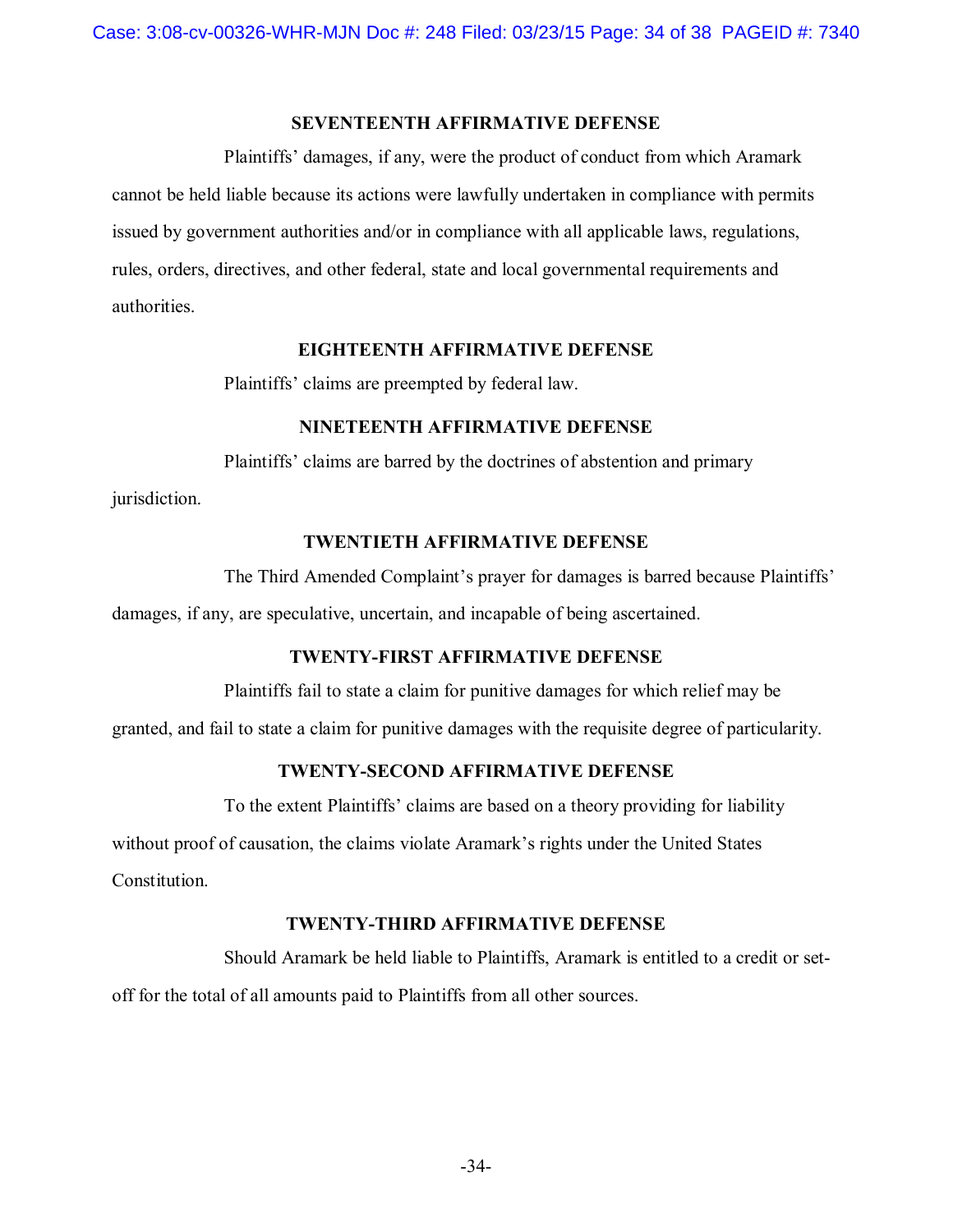## **TWENTY-FOURTH AFFIRMATIVE DEFENSE**

Aramark denies any misrepresentation, fraud, reliance by Plaintiffs, and/or detriment allegedly resulting therefrom.

## **TWENTY-FIFTH AFFIRMATIVE DEFENSE**

Plaintiffs cannot bring a negligent misrepresentation claim against Aramark because they lack a contractual or quasi-contractual relationship with Aramark.

## **TWENTY-SIXTH AFFIRMATIVE DEFENSE**

Some or all of the individually named Plaintiffs lack the requisite standing to represent the class they purport to represent, and none of the plaintiffs can otherwise satisfy the requirements of Fed. R. Civ. P. 23.

# **TWENTY-SEVENTH AFFIRMATIVE DEFENSE**

Plaintiffs' claims on behalf of the putative class – the existence of which is expressly denied – are barred by Plaintiffs' failure to satisfy all four of the mandatory requirements of Fed. R. Civ. P. 23(a), or any of the requirements of Fed. R. Civ. P. 23(b).

# **TWENTY-EIGHTH AFFIRMATIVE DEFENSE**

Aramark adopts all affirmative defenses asserted by any other Defendant in its Answer to the Third Amended Complaint.

# **TWENTY-NINTH AFFIRMATIVE DEFENSE**

Aramark reserves the right to supplement its Answer with additional defenses that become available or apparent during the course of investigation, preparation, or discovery, and to amend its Answer accordingly.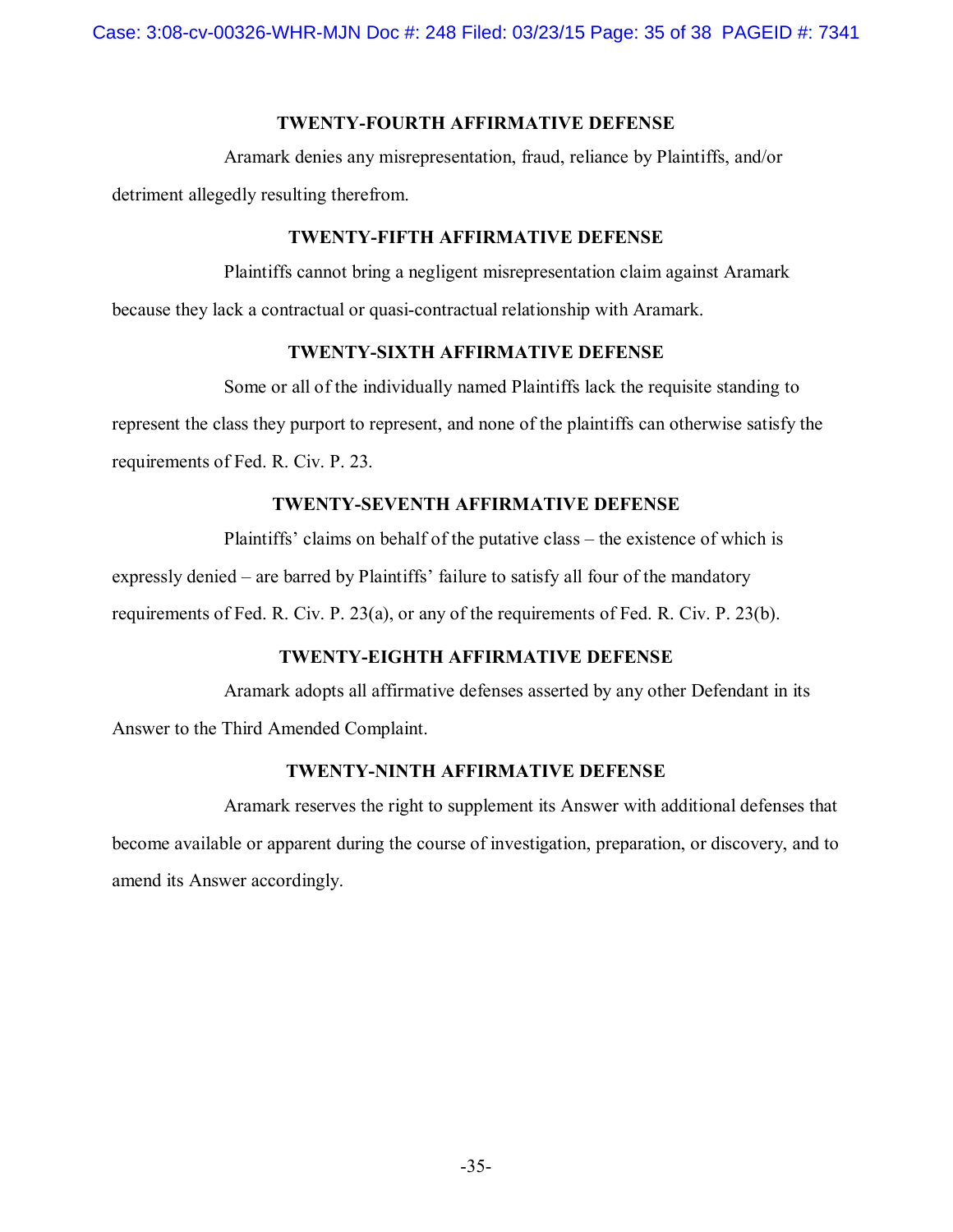### **WHEREFORE**, Defendant Aramark Uniform & Career Apparel, LLC demands

judgment against Plaintiffs to include:

- A. Dismissal of the Third Amended Complaint with prejudice;
- B. Reasonable attorneys' fees and costs of suit; and
- C. Any other relief in Aramark's favor that this court deems just and equitable.

Dated: March 23, 2015 By: /s/ John M. Alten

John M. Alten ULMER & BERNE LLP Skylight Office Tower 1660 West 2nd Street, Suite 1100 Cleveland, Ohio 44113-1448 216.583.7000 216.583.7001 (Facsimile) jalten@ulmer.com

Michael David Lichtenstein, Esq. LOWENSTEIN SANDLER LLP 65 Livingston Avenue Roseland, New Jersey 07068 973.597.2500 mlichtenstein@lowenstein.com

Attorneys for Defendant Aramark Uniform & Career Apparel, LLC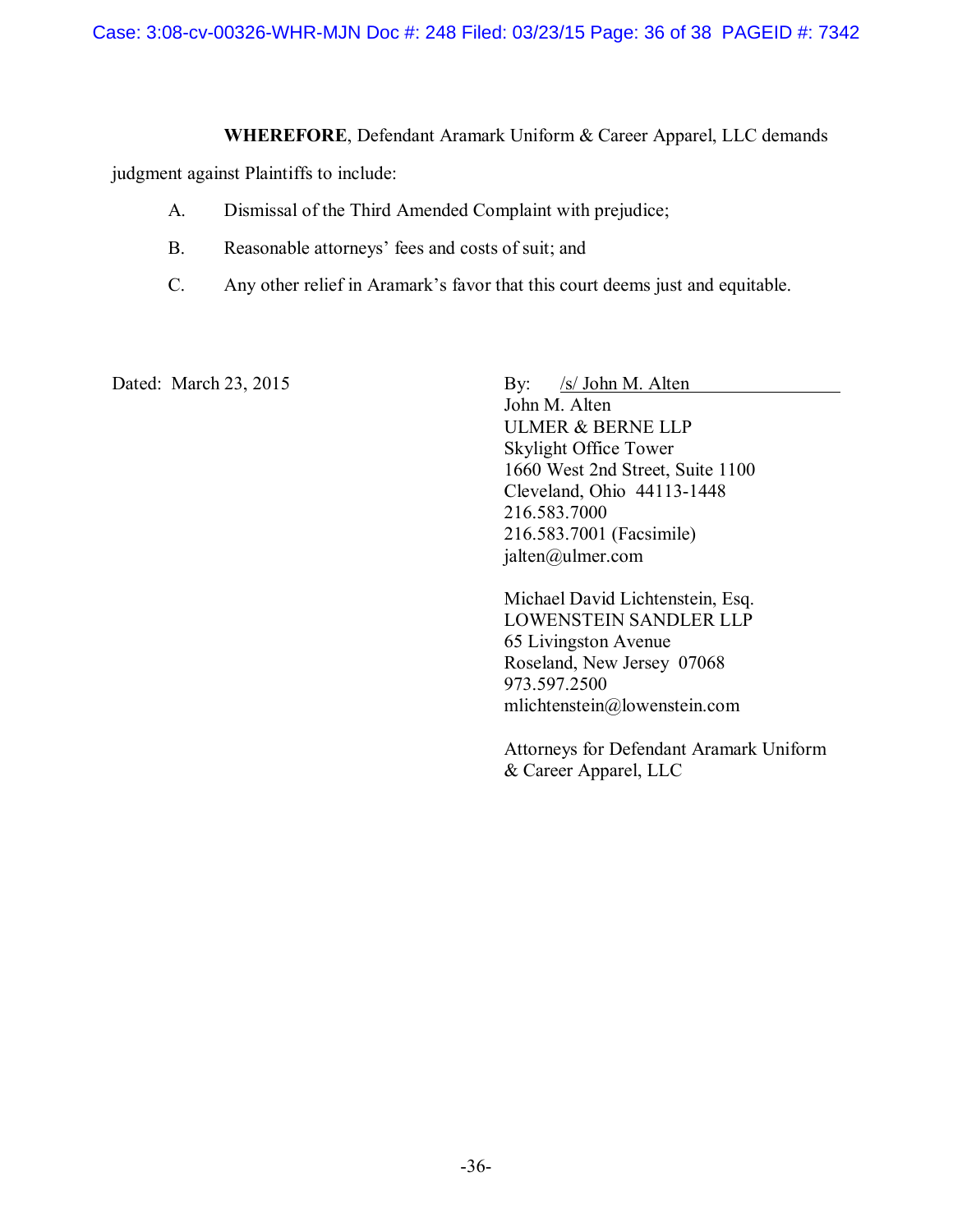Case: 3:08-cv-00326-WHR-MJN Doc #: 248 Filed: 03/23/15 Page: 37 of 38 PAGEID #: 7343

# **JURY DEMAND**

Defendant Aramark Uniform & Career Apparel, LLC demands a trial by jury on

all issues so triable.

Dated: March 20, 2015 By: /s/ John M. Alten Attorneys for Defendant Aramark Uniform & Career Apparel, LLC